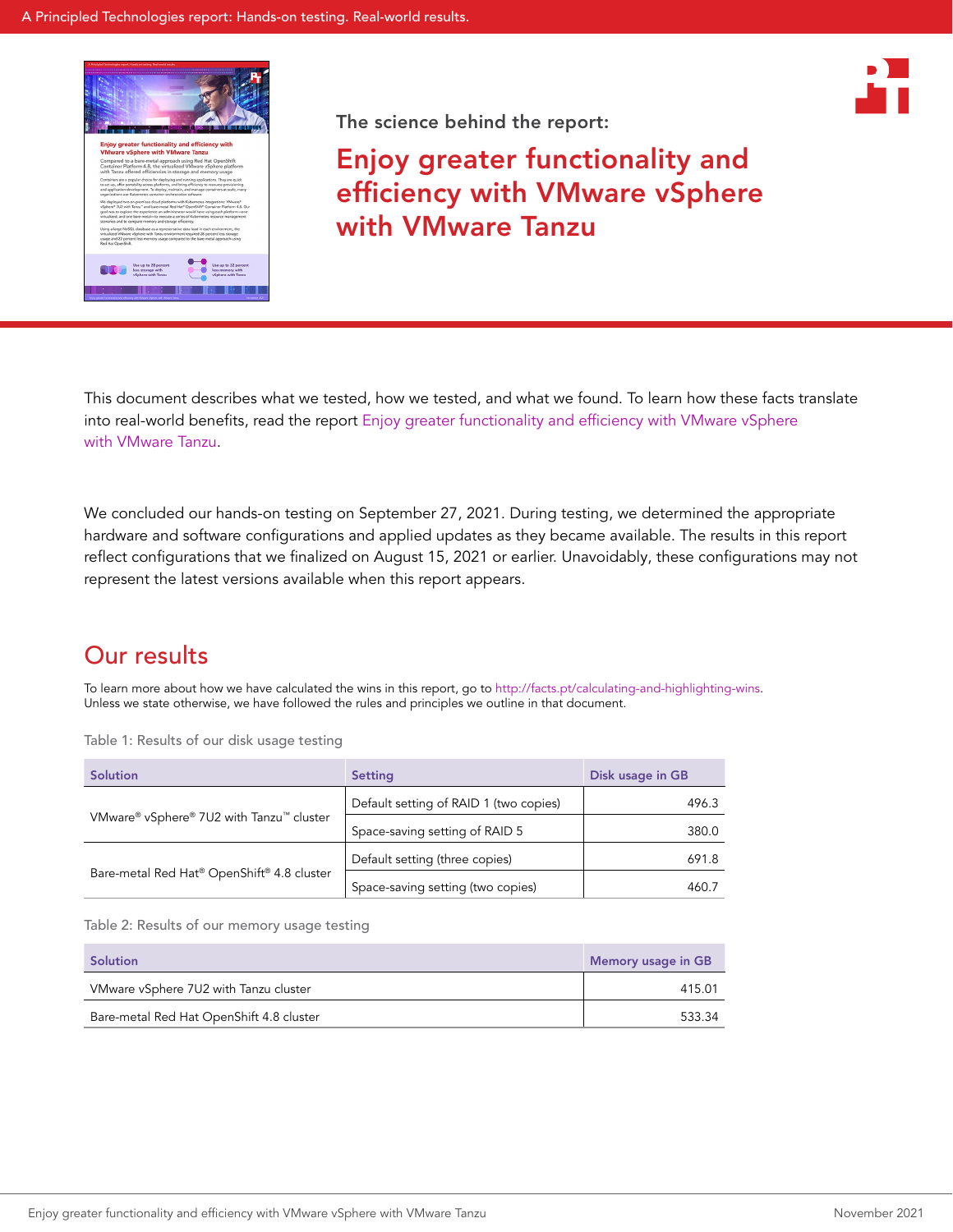# System configuration information

Table 3: Detailed information on the system we tested.

| System configuration information           | <b>HPE DL380 Gen10</b>                                                    |  |
|--------------------------------------------|---------------------------------------------------------------------------|--|
| BIOS name and version                      | U30 v2.34                                                                 |  |
| Non-default BIOS settings                  | VMware ESXi 7.0.2<br>Red Hat Enterprise Linux CoreOS 48.84.202109090400-0 |  |
| Date of last OS updates/patches applied    | 4/8/2021                                                                  |  |
| Power management policy                    | Dynamic Power Savings Mode                                                |  |
| Processor                                  |                                                                           |  |
| Number of processors                       | $\overline{2}$                                                            |  |
| Vendor and model                           | Intel® Xeon® Gold 5120 CPU                                                |  |
| Core count (per processor)                 | 14                                                                        |  |
| Core frequency (GHz)                       | 2.2                                                                       |  |
| Stepping                                   | M <sub>0</sub>                                                            |  |
| Memory module(s)                           |                                                                           |  |
| Total memory in system (GB)                | 256                                                                       |  |
| Number of memory modules                   | 4                                                                         |  |
| Vendor and model                           | Hynix® 809085-091                                                         |  |
| Size (GB)                                  | 64                                                                        |  |
| Type                                       | PC4-19200T                                                                |  |
| Speed (MHz)                                | 2,400                                                                     |  |
| Speed running in the server (MHz)          | 2,400                                                                     |  |
| Storage controller                         |                                                                           |  |
| Vendor and model                           | HPE Smart Array P408i-a SR Gen10                                          |  |
| Cache size                                 | N/A                                                                       |  |
| Firmware version                           | 3.53                                                                      |  |
| Local storage (capacity)                   |                                                                           |  |
| Number of drives                           | $\overline{2}$                                                            |  |
| Drive vendor and model                     | Intel S4500 SSDSC2KG96                                                    |  |
| Drive size (GB)                            | 960                                                                       |  |
| Drive information (speed, interface, type) | 6Gbps, SATA, SSD                                                          |  |
| Local storage (cache)                      |                                                                           |  |
| Number of drives                           | $\sqrt{2}$                                                                |  |
| Drive vendor and model                     | Intel S3700 SSDSC2BA40                                                    |  |
| Drive size (GB)                            | 400                                                                       |  |
| Drive information (speed, interface, type) | 6Gbps, SATA, SSD                                                          |  |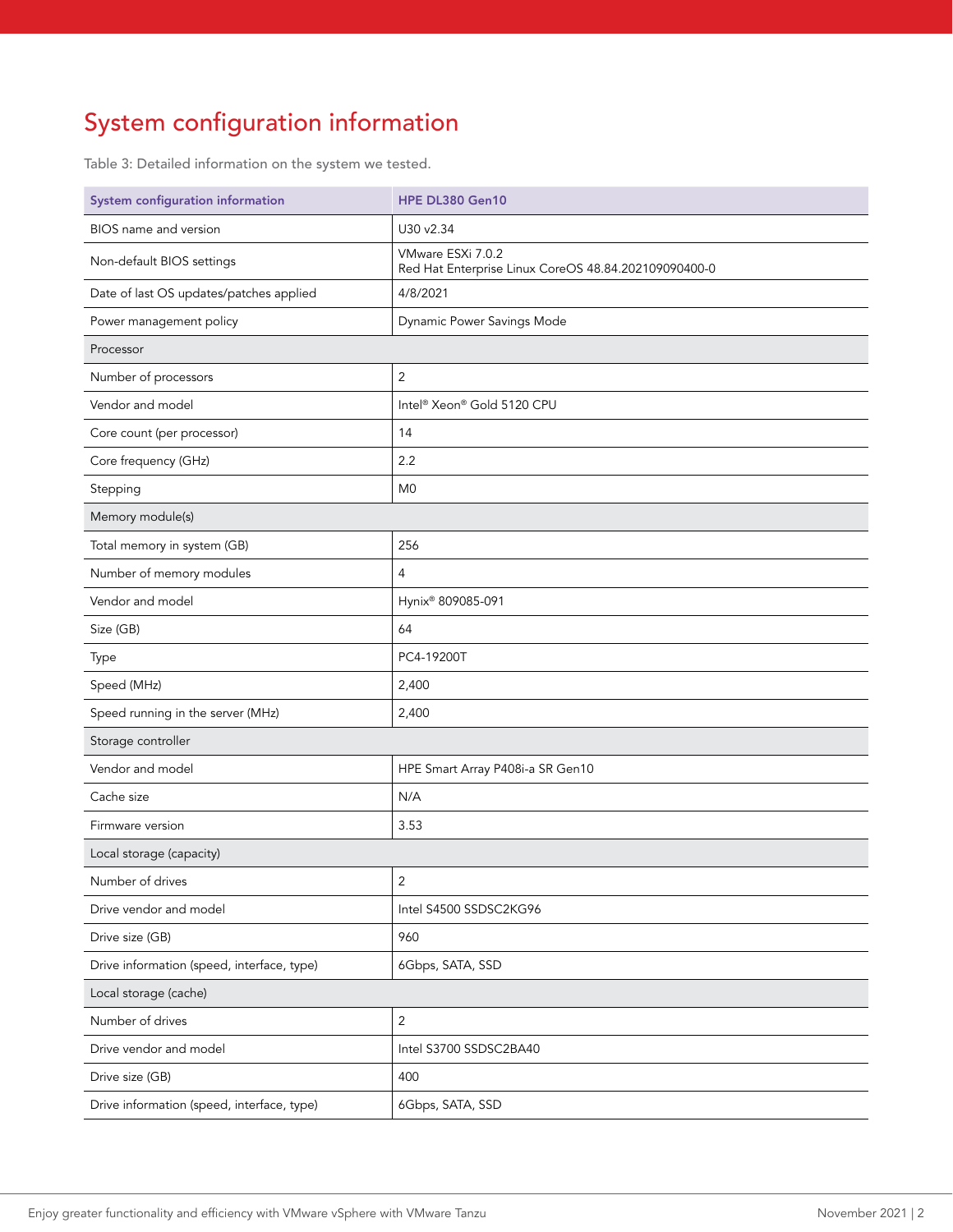| System configuration information | <b>HPE DL380 Gen10</b>                |
|----------------------------------|---------------------------------------|
| Network adapter                  |                                       |
| Vendor and model                 | <b>HPE 331i</b>                       |
| Number and type of ports         | 4x 1Gb Ethernet                       |
| Firmware version                 | 20.18.31                              |
| Network adapter                  |                                       |
| Vendor and model                 | Mellanox® ConnectX-3 Ethernet Adapter |
| Number and type of ports         | 2x 10GbE SFP                          |
| Firmware version                 | 02.40.70.04                           |
| Cooling fans                     |                                       |
| Vendor and model                 | HPE PFR0612XHE                        |
| Number of cooling fans           | 6                                     |
| Power supplies                   |                                       |
| Vendor and model                 | HPE 865408-B21                        |
| Number of power supplies         | 2                                     |
| Wattage of each (W)              | 500                                   |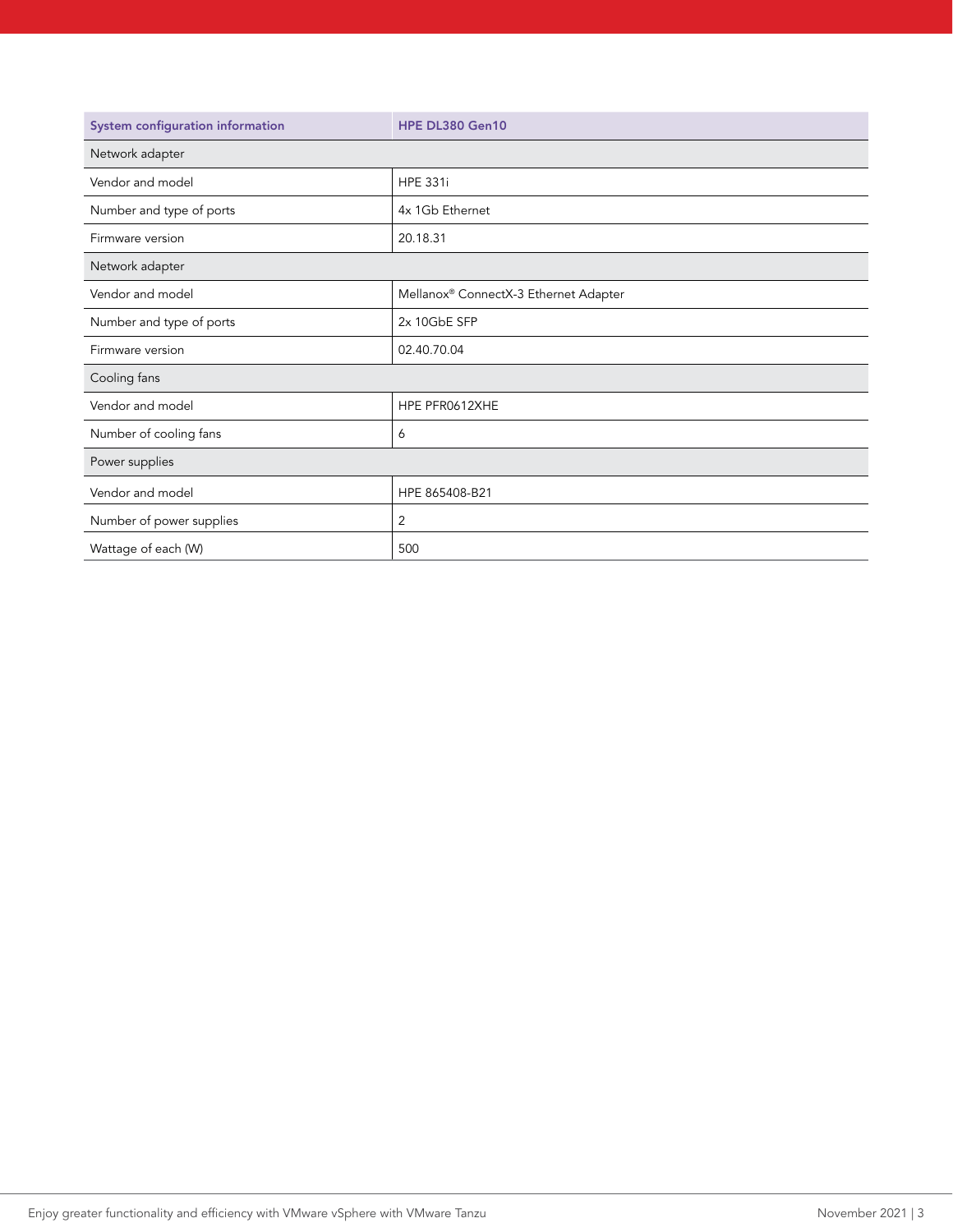## How we tested

### Deploying VMware vSphere 7U2 with Tanzu

#### Installing ESXi

- 1. Boot into the ESXi installation ISO.
- 2. At the installation welcome screen, press Enter.
- 3. At the EULA, to accept and continue, press F11.
- 4. Select the correct drive, and press Enter.
- 5. Select the keyboard layout, and press Enter.
- 6. Enter a root password, and press Enter.
- 7. In the confirm install screen, press F11.
- 8. Repeat steps 1 through 7 for the remaining four hosts.

#### Configuring ESXi

- 1. Log into the ESXi server console.
- 2. Select Configure Management Network.
- 3. Select IPv4 Configuration.
- 4. In IPv4 Configuration, select a static IPv4 address, enter the appropriate IP address, and press Enter.
- 5. Select DNS Configuration.
- 6. In DNS Configuration, enter your Primary DNS server and fully qualified domain name, and press Enter.
- 7. To exit the management network configuration, press Esc.
- 8. When prompted, to apply changes and restart the management network, press Y.
- 9. Select Troubleshooting Options.
- 10. In Troubleshooting Mode Options, enable ESXi Shell and SSH, and press Esc to confirm.
- 11. Repeat steps 1 through 10 for the remaining four hosts.

#### Enabling NTP on ESXi

- 1. Log into the ESXi server GUI.
- 2. Click Manage.
- 3. Click Time & date.
- 4. Click Edit NTP Settings.
- 5. In Edit time configuration, select Use Network Time Protocol (enable NTP client), select Start and stop with host, add your NTP server, and click Save.
- 6. Repeat steps 1 through 5 for the remaining four hosts.

#### Installing the VMware vCenter Server Appliance

- 1. Download the VMware vCenter installation ISO from the VMware support portal at <https://my.vmware.com>.
- 2. Mount the image on your local system, and browse to the vcsa-ui-installer folder. Expand the folder for your OS, and launch the installer if it doesn't automatically begin.
- 3. Once the vCenter Server Installer wizard opens, click install.
- 4. To begin installation of the new vCenter server appliance, click Next.
- 5. To accept the license agreement, check the box, and click Next.
- 6. Enter the IP address of a temporary ESXi host. Provide the root password, and click Next.
- 7. To accept the SHA1 thumbprint of the server's certificate, click Yes.
- 8. Accept the VM name, and provide and confirm the root password for the VCSA. Click Next.
- 9. Set the size for environment you're planning to deploy, check Thin Disk, and click Next.
- 10. Select the datastore to install on, accept the datastore defaults, and click Next.
- 11. Enter the FQDN, IP address information, and DNS servers you want to use for the vCenter server appliance. Click Next.
- 12. To begin deployment, click Finish.
- 13. When Stage 1 has completed, click Close. To confirm, click Yes.
- 14. Open a browser window, and connect to https://[vcenter.fqdn:580/.
- 15. On the Getting Started vCenter Server page, click Set up.
- 16. Enter the root password, and click Log in.
- 17. Click Next.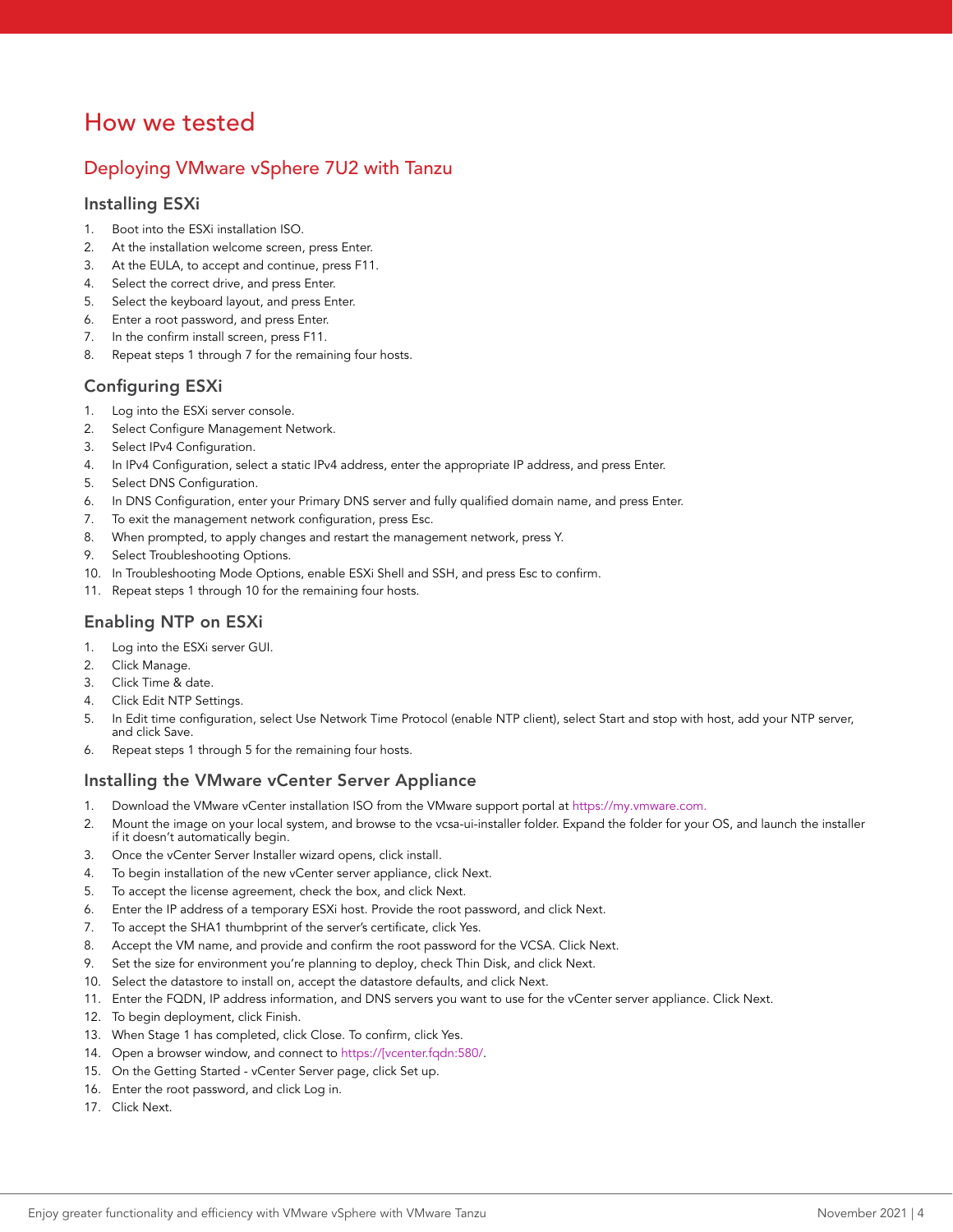- 18. Enable SSH access, and click Next.
- 19. To confirm the changes, click OK.
- 20. Enter vsphere.local for the Single Sign-On domain name, enter a password for the administrator account, confirm it, and click Next.
- 21 Click Next
- 22. Click Finish.

#### Creating a cluster in VMware vSphere

- 1. Open a browser and enter the address of the vCenter server you deployed (https://[vcenter.FQDN]/ui).
- 2. Select the vCenter server in the left panel, right-click, and select New Datacenter.
- 3. Provide a name for the new data center, and click OK.
- 4. Select the data center you just created, right-click, and select New Cluster.
- 5. Give a name to the cluster, and enable VMware vSphere® DRS, HA, and VMware vSAN™. Click OK.
- 6. In the cluster configuration panel, under Add hosts, click Add.
- 7. Check the box for Use the same credentials for all hosts. Enter the IP Address and root credentials for the first host, and the IP addresses of all remaining hosts. Click Next.
- 8. Check the box beside Hostname/IP Address to select all hosts, and click Ok.
- 9. Click Next.
- 10. Click Finish.

### Configuring Tanzu

The steps below contain the methodology for setting up the pre-requisites and deploying Tanzu in vSphere. These instructions assume you have at least a five-host vSphere cluster running ESXi and vCenter, backed by vSAN storage. These instructions also assume you have configured upstream networking switches to accommodate the VLANs and routing for your environment.

#### Tanzu prerequisites: Defining networks and IP addressing

In this section, we define the networks and addresses we used in this deployment.

Management network: This network can interact with all vSphere components and ESXi hosts. We used our VM network on a standard (not Distributed) vSwitch. We used a 10.209.0.0/16 network scope with a gateway of 10.209.0.1. We did not assign VLAN tagging for this network. (All ports were "untagged" or access.)

vMotion network: We defined the VMware vSphere vMotion® Network port group on a distributed vSwitch, which Tanzu Kubernetes deployment requires. We used a 192.168.12.0/24 network scope for the vMotion network. We assigned this network as VLAN 1612.

Storage network: We defined the Storage Network port group on a Distributed vSwitch, which Tanzu Kubernetes deployment requires. We used a 192.168.13.0/24 network scope for the storage network. We assigned this network as VLAN 1613.

Workload network: We isolated this network behind a NAT gateway and used private addresses for all connectivity. We defined the Workload Network port group on a Distributed vSwitch, which Tanzu Kubernetes deployment requires. We used a 192.168.0.0/24 network scope for the workload network with a NAT gateway of 192.168.1.1. We assigned the network as VLAN 1614.

Required network addresses: We used the following network addresses for our configuration. Your environment may use a different address scheme as long as it meets the requirements listed under each address section.

- HAProxy management address: 10.209.201.200/16, gateway 10.209.0.1
- HAProxy Workload address: 192.168.1.2/23, gateway 192.168.1.1
- Cluster management addresses 10.209.201.201 10.209.201.205
	- The Supervisor Control Plane VMs use these addresses to manage the namespace.
	- These must be five contiguous IP addresses.
		- You will provide only the starting IP of 10.209.201.201, which the shared cluster IP uses.
		- The next three addresses will be individual VM IP addresses.
		- One will be for upgrade purposes.
- Worker VM addresses: 192.168.1.64/26 (192.168.1.65 192.168.1.126)
	- y The workload network uses these addresses to provision deployed services, and the Supervisor Control Plane VMs use them to provide connectivity to those services.
	- In this case, the CIDR notation defines a scope of addresses. When inputting the address range, exclude the first (.64) and last (.127) addresses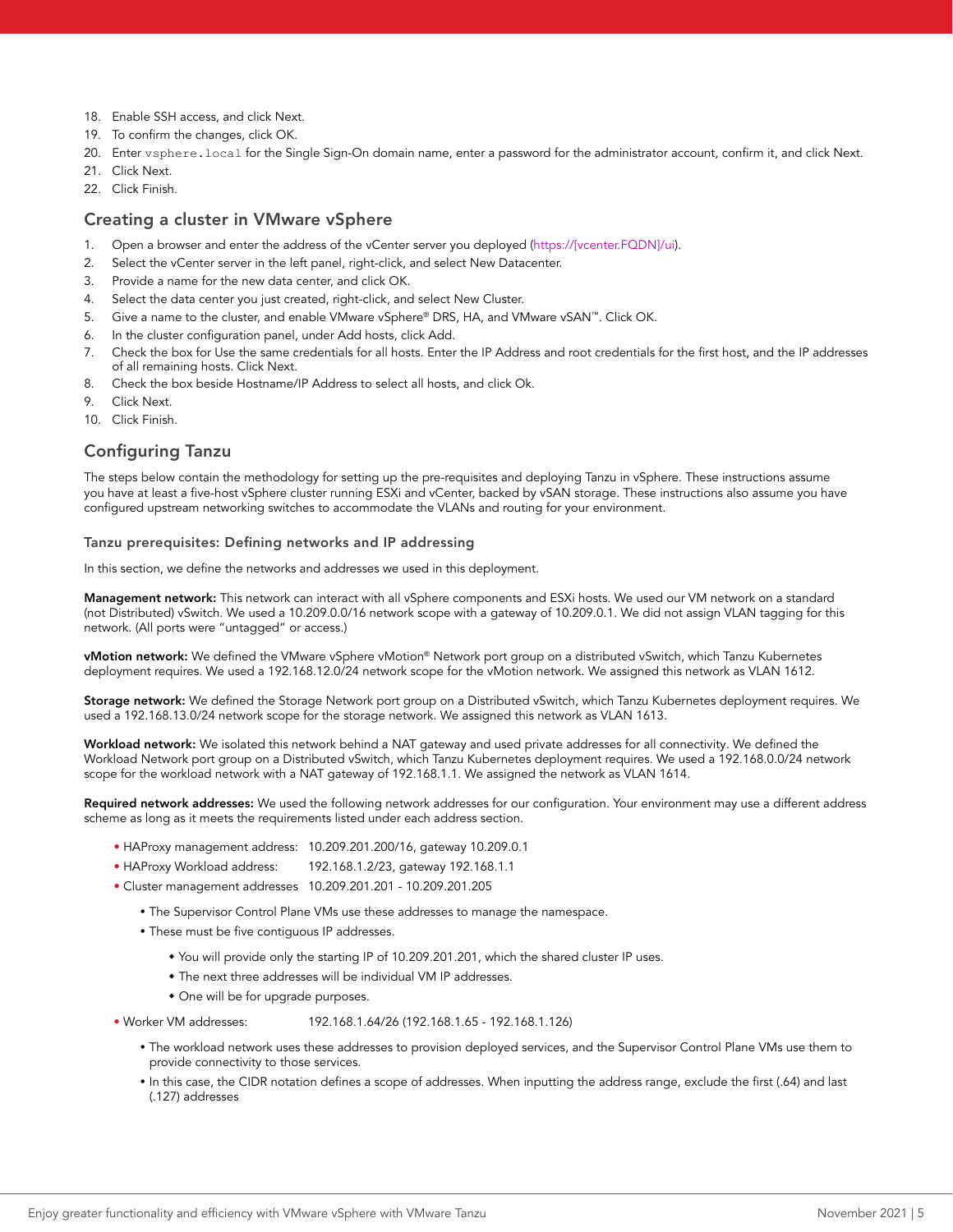#### • Load Balancer addresses: 192.168.1.240/29 (192.168.1.240 - 192.168.1.247)

- The HAProxy management address and must not overlap any other network or VM (especially gateways) because the HAProxy will bound and respond to all the addresses.
- y In this case, the CIDR notation includes the first and last addresses. You will need to provide all eight addresses to the wizard.

#### Configuring a cluster through Quickstart

- 1. Select Menu $\rightarrow$ Hosts and Clusters.
- 2. Click the TKG Cluster.
- 3. In the right pane, the Quickstart view should automatically appear. Click Configure.
- 4. In Distributed switches, accept the defaults, add your host adapters, and click Next.
- 5. In vMotion traffic, complete the fields as follows, and click Next:
	- Use VLAN: 1612
	- Protocol: IPv4
	- IP Type: Static
	- Host #1 IP: 192.168.12.11
	- Host #1 subnet: 255.255.255.0
	- Check the autofill checkbox
- 6. In Storage traffic, complete the fields as follows:
	- Use VLAN: 1613
	- Protocol: IPv4
	- IP Type: Static
	- Host #1 IP: 192.168.13.11
	- Host #1 subnet: 255.255.255.0
	- Check the autofill checkbox
- 7. In Advanced options, leave defaults, and click Next.
- 8. In Claim disks, ensure the correct disks are selected, and click Next.
- 9. In Create fault domains, accept the defaults, and click Next.
- 10. At the Ready to complete screen, to create the cluster, click Finish.
- 11. In PowerCLI, enable vSAN disk space reclamation:

Get-Cluster -name vSAN\*|set-VsanClusterConfiguration -GuestTrimUnmap:\$true

#### Adding the Tanzu Kubernetes Grid Workload Network port group to the distributed switch

- 1. Right-click the DvSwitch you created during the cluster Quickstart wizard, and select Distributed Port Group->New Distributed Port Group.
- 2. Give the name Workload Network and click Next.
- 3. Change the VLAN type to VLAN, set the VLAN ID to VLAN 1614, and click Next.
- 4. Click Finish.

#### Creating a DevOps user

Create a dedicated vSphere user account to access Kubernetes namespaces.

- 1. From the vSphere client, click Home->Administration.
- 2. In the left panel, click Users and Groups.
- 3. In the right panel, click Users, select the vsphere.local domain, and click Add.
- 4. Provide a username and password, and click Add.
- 5. For simplicity, we added the DevOps user to a group with Administrator privileges. Click Groups, and select the Administrators group. Click Edit.
- 6. Under Add Members, search for the DevOps user you just created, and add them to the administrators group. Click Save.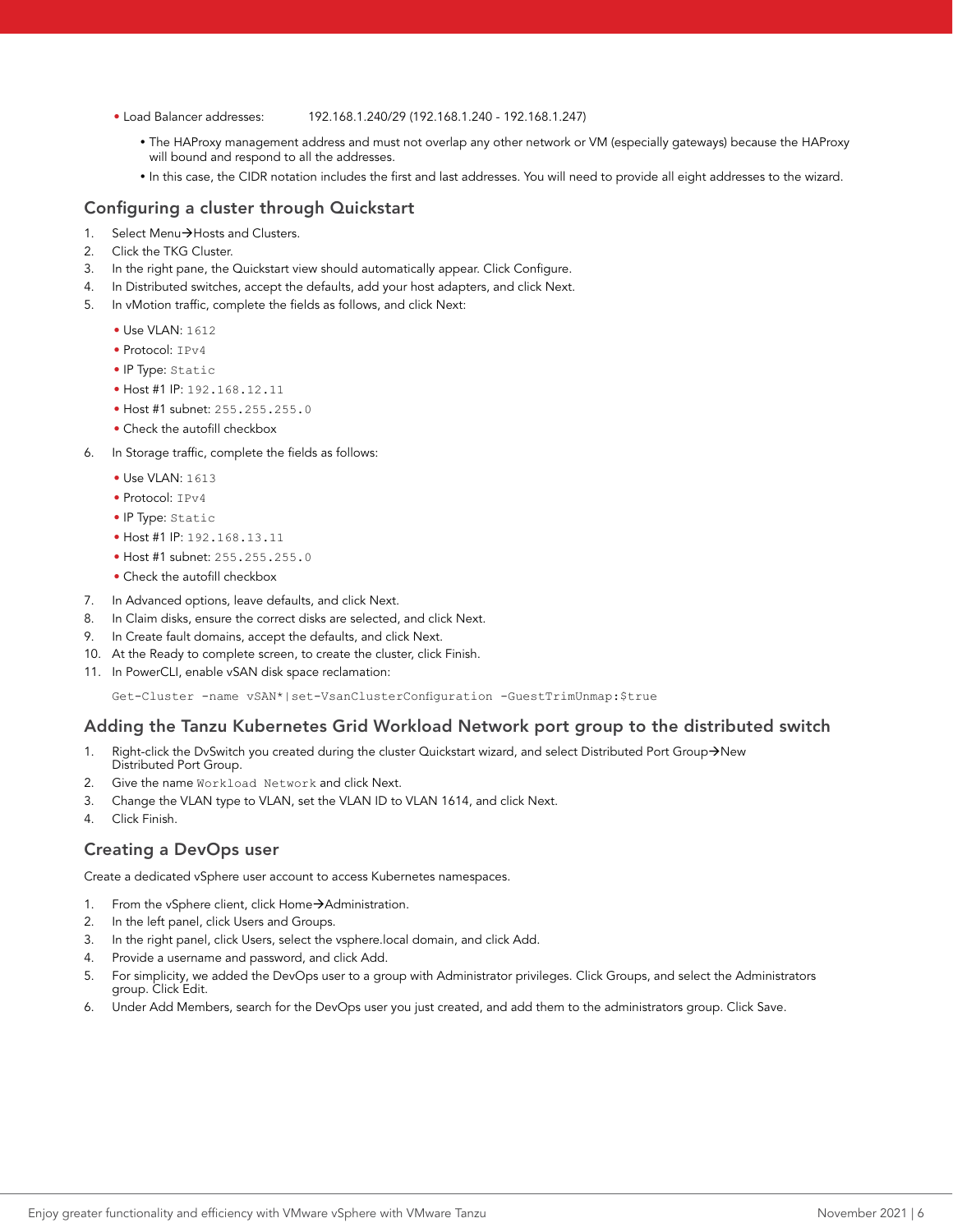### Creating the HAProxy content library

Create a content library for housing the HAProxy appliance source image.

- 1. To download the vSphere compatible HAProxy OVF(v0.1.8), click the following link: [https://github.com/haproxytech/vmware-haproxy.](https://github.com/haproxytech/vmware-haproxy)
- 2. From the vSphere client, in the left menu pane, click Content Libraries.
- 3. In the Content Libraries panel on the right, click Create.
- 4. Name the content library HAproxy-cl, and click Next.
- 5. Accept the default, and click Next.
- 6. Choose the storage location for the content library, and click Next.
- 7. Review, and click Finish.
- 8. Click the HAproxy-cl content library you just created.
- 9. In the upper portion of the right-side panel for HAproxy-cl, click the actions pull-down menu, and select Import Item.
- 10. Change the selection to local file, and click the upload files button.
- 11. Browse to the location of the OVF file you downloaded in step 1, and click Open.
- 12. Click Import.

### Creating the TKG content library

Create a Tanzu Kubernetes Grid (TKG) content library for Kubernetes-specific images.

- 1. From the vSphere client, in the left menu pane, click Content Libraries.
- 2. In the Content Libraries panel on the right, click Create.
- 3. Name the content library TKG-cl and click Next.
- 4. Select Subscribed content library, and use<https://wp-content.vmware.com/v2/latest/lib.json> for the subscription URL. Click Next.
- 5. To verify, click Yes.
- 6. Choose the storage location for the content library, and click Next.
- 7. Review, and click Finish.

#### Installing a pfSense gateway

- 1. Download the most recent release of pfSense from: <https://www.pfsense.org/download/>.
- 2. Extract the pfSense ISO.
- 3. Select Menu->Hosts and Clusters.
- 4. Right-click your TKG cluster, and select New Virtual Machine.
- 5. In Select a creation type, select Create a new virtual machine, and click Next.
- 6. In Select a name and folder, name your pfSense VM, and click Next.
- 7. In Select a compute resource, select your TKG cluster, and click Next.
- 8. In Select storage, select your vSAN datastore, and click Next.
- 9. In Select compatibility, accept defaults, and click Next.
- 10. In Select a guest OS, change the OS family to Linux and the OS version to Debian GNU/Linux 10 (64-bit), and click Next.
- 11. In Customize hardware, change the following:
	- CPU: 2
	- Memory: 8 GB
	- Hard Disk: 32 GB
	- SCSI controller: LSI Logic Parallel
	- Network 1: Management Network
	- Network 2: Workload Network
- 12. Click Next.
- 13. Click Complete.
- 14. Right-click your newly created VM, and select Power On.
- 15. Right-click the VM, which is now on, and select Open Remote Console.
- 16. Select Removable Devices->CD/DVD drive 1->Connect to Disk Image File (iso).
- 17. Select the pfSense ISO you downloaded.
- 18. After the VM boots off of the pfSense ISO, accept the license agreement.
- 19. Select Install.
- 20. Select Continue with the default keymap.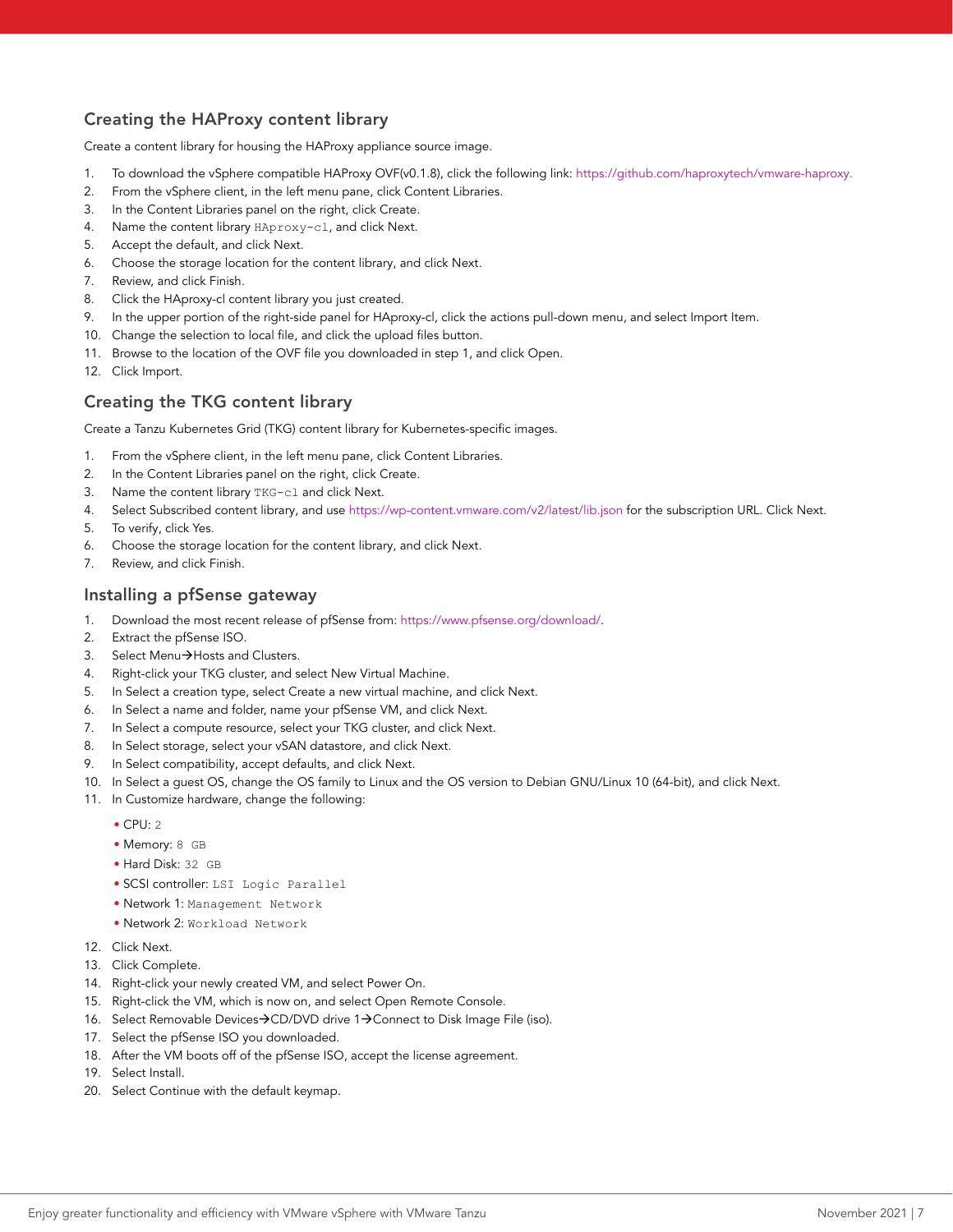- 21. Select Auto (UFS) BIOS.
- 22. Select No.
- 23. Select Reboot.
- 24. When prompted to set up VLANs, select No.
- 25. For the WAN interface, select vmx0.
- 26. For the LAN interface, select vmx1.
- 27. To proceed, press Y.
- 28. In a web browser, navigate to the vmx1 IP Address of the pfSense VM (it should be 192.168.0.1).
- 29. Select to ignore the security warning.
- 30. Sign into the console (default username admin/pfsense).
- 31. In the welcome screen, click Next.
- 32. Click Next.
- 33. Enter your DNS server, and click Next.
- 34. Enter your time zone, and click Next.
- 35. In Configure WAN interface, leave defaults, and click Next.
- 36. In Configure LAN interface, level defaults, and click Next.
- 37. In Set Admin WebGUI Password, enter the password you want for the admin user, and click Next.
- 38. To apply the pfSense changes, click Reload.
- 39. To finish the pfSense installation, click Finish.

### Creating a storage tag

Create a storage tag to control virtual machine placement within storage policies.

- 1. From the vSphere client, select Menu $\rightarrow$ Storage.
- 2. From the left pane, select the storage you want to tag for Tanzu.
- 3. Under the Summary tab, locate the Tags panel, and click Assign.
- 4. Click Add Tag.
- 5. Name the tag Tanzu. Click Create New Category.
- 6. Give the category name Tanzu Storage. Clear all object types except Datastore, and click Create.
- 7. Use the Category pull-down menu to select Tanzu Storage, and click Create.
- 8. Check the box beside the newly created tag, and click Assign.

#### Creating VM storage policies

- 1. From the vSphere client, click Menu->Policies and Profiles.
- 2. On the left panel, click VM Storage Policies.
- 3. Click Create.
- 4. Create a new VM Storage policy named mirroring-tkg-policy, and click Next.
- 5. Check the boxes for Enable tag based placement rules and Enable rules for vSAN storage, and click Next.
- 6. In the vSAN policy options, click the drop-down menu for Fault tolerance method, select RAID-1 (Mirroring), and click Next.
- 7. Use the Tag Category pull-down menu to select the Tanzu Storage policy you created. Click Browse Tags.
- 8. Click the Tanzu checkbox, and click OK.
- 9. Click Next.
- 10. Review the compatible storage to make sure your storage target is marked as compatible, and click Next.
- 11. Click Finish.
- 12. Click Create.
- 13. Create a new VM Storage policy named parity-tkg-policy, and click Next.
- 14. Check the boxes for Enable tag based placement rules and Enable rules for vSAN storage, and click Next.
- 15. In the vSAN policy options, click the drop-down menu for Fault tolerance method and select RAID-5/6 (Erasure Coding), and click Next.
- 16. Use the Tag Category pull-down menu to select the Tanzu Storage policy you created. Click Browse Tags.
- 17. Click the Tanzu checkbox, and click OK.
- 18. Click Next.
- 19. Review the compatible storage to make sure your storage target is marked as compatible, and click Next.
- 20. Click Finish.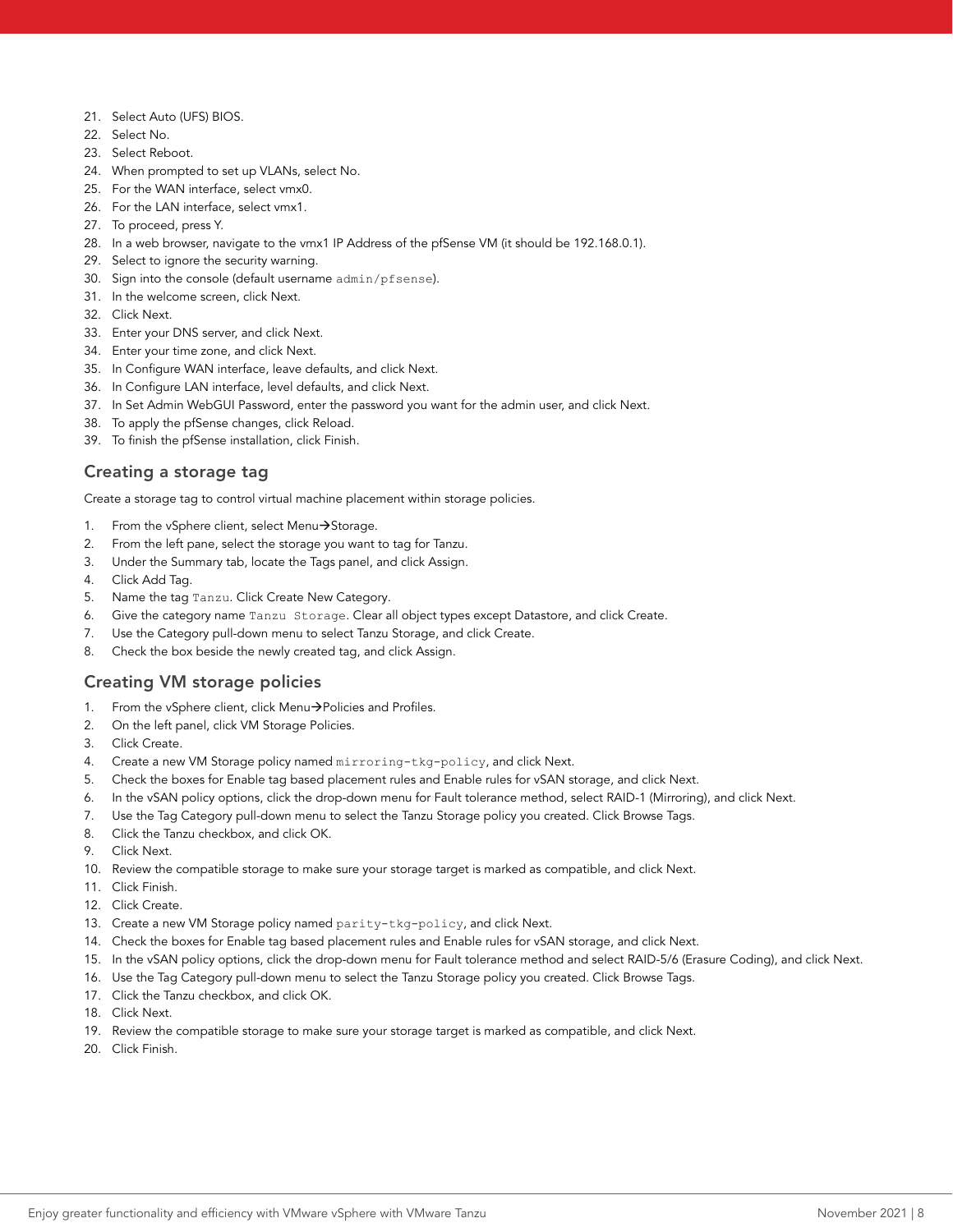### Deploying the HAProxy load balancer

Deploy the load balancer supported for Tanzu Kubernetes with vSphere

- 1. From the vSphere client, click Menu $\rightarrow$  Content Libraries.
- 2. Click the HAproxy-cl library.
- 3. In the left panel, click OVF & OVA Templates, and right-click the HAproxy template that appears in the panel below, and select New VM from This Template...
- 4. Provide a simple name (we used HAproxy), and select the Datacenter and/or folder you want to deploy to. Click Next.
- 5. Select the cluster or compute resource where you want to deploy the HAProxy VM, and click Next.
- 6. Review details, and click Next.
- 7. To accept all license agreements, check the box, and click Next.
- 8. Accept the default configuration, and click Next.
- 9. Select the target storage for the VM, and click Next.
- 10. Select VM Network for the Management network, and choose a network for the workload network. Choose the same network for the Frontend network, and click Next.
- 11. Customize the template using the following:
	- Appliance configuration section
		- y For the root password, we used Password1!
		- Check the box for Permit Root Login.
		- Leave the TLS CA blank.
	- Network configuration section
		- We left the default, haproxy.local.
		- Configure a local DNS server.
		- y For management IP, we used 10.209.201.200/16.
		- y For management gateway, we used 10.209.0.1.
		- NOTE: The description asks for the workload network gateway address. You should enter the management gateway address instead.
		- y For Workload IP, we used 192.168.0.2/23.
		- For Workload gateway, we used 192.168.0.1.
	- Load Balancing section
		- y For load balancer IP ranges, we used 192.168.1.0/24.
		- Accept the default management port.
		- For HAProxy User ID, we used admin
		- y For the HAProxy password, we used Password1!
- 12. Click Next.
- 13. Review the summary, and click Finish. The deployment will take a few minutes to completely deploy and configure.
- 14. Power on the HAProxy VM.

#### Adding licenses

- 1. Select Menu  $\rightarrow$  Administration.
- 2. In the left pane, select Licenses.
- 3. In Licenses, click Add New Licenses.
- 4. In Enter license keys, enter the license keys for your deployment, and click Next.
- 5. In Edit license names, rename the licenses if you wish, and click Next.
- 6. In Ready to complete, click Finish.

#### Configuring Workload Management

Configure the vSphere environment for Kubernetes.

- 1. From the vSphere client, click Menu->Workload Management.
- 2. Click Get Started.
- 3. Review the messages and warnings regarding supported configurations, and click Next.
- 4. Select the Cluster on which you want to enable workload management, and click Next.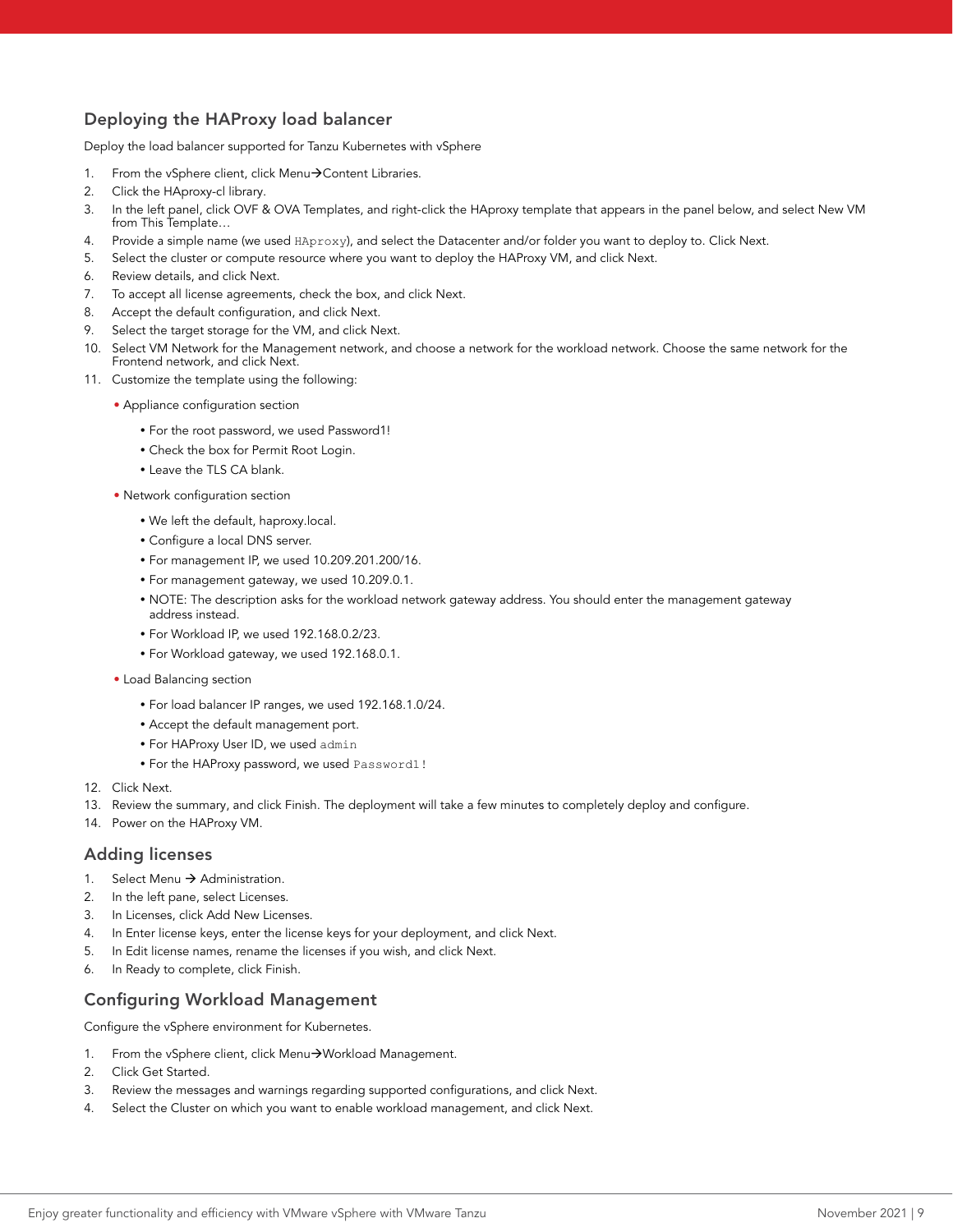- 5. Choose the capacity for the control plane VMs (we chose Small). Click Next.
- 6. Choose the storage policy you wish to use for the control plane nodes (we chose tkg-clusters). Click Next.
- 7. Configure the Load Balancer section with the following:
	- Name: haproxy
	- Type: HA proxy
	- Data plane API Addresses: 10.209.201.200:5556
	- User name: admin
	- Password: Password1!
	- IP Address Ranges for Virtual Servers: 192.168.1.1-192.168.1.254
	- Server Certificate Authority:
		- Open an SSH session to the HAProxy management address and connect using root and Password1!
		- Type the following: cat /etc/haproxy/ca.crt
		- Copy the entire output (including the first and last lines) and paste the contents into the Server Certificate Authority box.
		- Close the SSH session.
		- y Click Next.
- 8. Configure Workload Management with the following:

| • Network: |  | VM Network |
|------------|--|------------|
|------------|--|------------|

- Starting IP Address: 10.209.201.201
- Subnet Mask: 255.255.0.0
- Gateway: 10.209.0.1
- DNS Server: 10.41.0.10
- NTP Server: 10.40.0.1
- 9. Click Next.
- 10. Configure Workload Network with the following:
	- Leave the default for Services addresses.
	- DNS Servers: 10.41.0.10
	- Under Workload Network, click Add.
	- Accept default for network-1.
	- Port Group: Workload Network
	- Gateway: 192.168.0.1
	- Subnet: 255.255.254.0
	- IP Address Ranges: 192.168.0.60-192.168.0.200
- 11. Click Save.
- 12. For TKG Configuration, beside Add Content Library, click Add.
- 13. Select the TKG-cl library, and click OK.
- 14. Click Next.
- 15. Click Finish. The workload management cluster will deploy and configure. You may see apparent errors during configuration, but vCenter will resolve them upon successful completion.

#### Configuring namespaces

Configure the Kubernetes namespace for services deployment.

- 1. In Workload Management, click Namespaces.
- 2. Click Create Namespace.
- 3. Select the target cluster, and provide a name. We used tanzu-ns. Click Create.
- 4. The new namespace is created. Click the Permissions tab, and click Add.
- 5. Choose vSphere.local for the identity source. Search for the DevOps user you created. Select the "can edit" role. Click OK.
- 6. Click the Storage tab.
- 7. In the Storage Policies section, click Edit.
- 8. Select the tkg-clusters policy, and click OK. The environment is ready for connection and deployment of containers.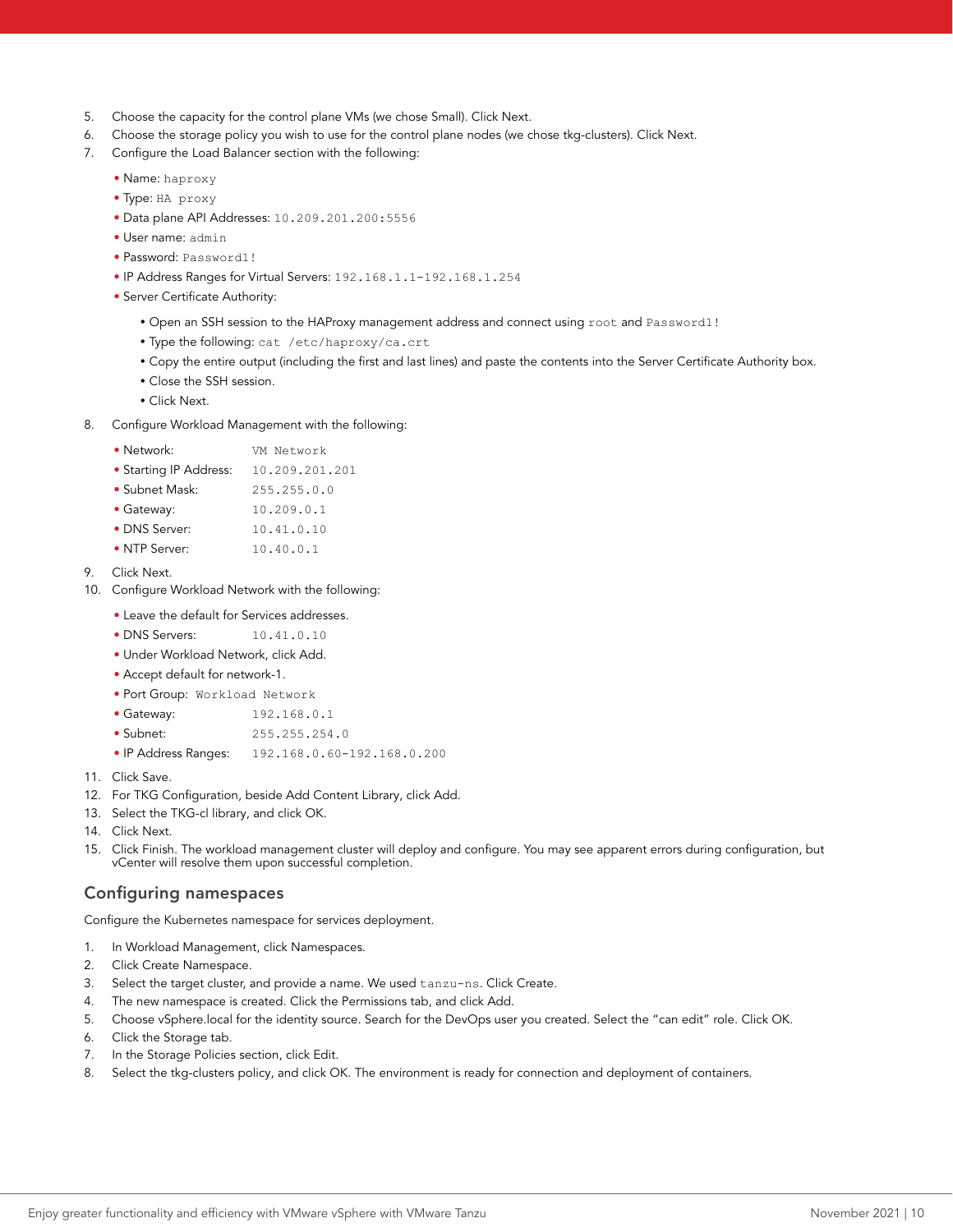## Deploying Red Hat OpenShift 4.8

### Configuring DNS

- 1. Log into your domain controller.
- 2. Press the Start key, type DNS and press Enter.
- 3. In DNS manager, navigate to your domain's forward lookup zone.
- 4. Right-click your forward lookup zone, and select New Host (A or AAAA).
- 5. In the New Host screen, make sure that Create associated pointer (PTR) record is selected, then input the host name and IP address, and click Add Host.
- 6. To acknowledge the creation of the host, click OK.
- 7. Repeat steps 5 and 6 for the following hosts:

| 10.209.60.201 |  |
|---------------|--|
| 10.209.60.201 |  |
| 10.209.60.202 |  |
| 10.209.60.10  |  |
| 10.209.60.11  |  |
| 10.209.60.12  |  |
| 10.209.60.13  |  |
| 10.209.60.21  |  |
| 10.209.60.22  |  |
| 10.209.60.23  |  |
| 10.209.60.24  |  |
| 10.209.60.25  |  |
|               |  |

### Installing the Red Hat OpenShift provisioner

We installed our OpenShift installer on a physical host with a network connection to the infrastructure network.

### Installing RHEL

- 1. Connect a RHEL 8.4 installation disk image to the host.
- 2. Boot the host off the RHEL installation disk.
- 3. When choosing what to boot, select Install Red Hat Enterprise Linux 8.4.0
- 4. Once the installer loads, to move past the start screen, click Next.
- 5. In the Installation Summary screen, click Installation Destination.
- 6. In the Installation Destination screen, accept the default, and click Done.
- 7. In the Installation Summary screen, click KDUMP.
- 8. In the KDUMP screen, uncheck Enable kdump, and click Done.
- 9. In the Installation Summary screen, click Software Selection.
- 10. Select Minimal Install, and click Done.
- 11. In the Installation Summary screen, click Network & Host Name.
- 12. In Network & Host Name, choose your hostname, turn your Ethernet connection on, and click Configure.
- 13. In the screen that allows you to edit your Ethernet connection, click Connect automatically with priority: 0, and click Save.
- 14. Click Done.
- 15. In the Installation Summary screen, click Begin Installation.
- 16. In the Configuration screen, click Root Password.
- 17. In Root Password, type your root password, and click Done.
- 18. When the installation is complete, click Reboot to reboot into the OS.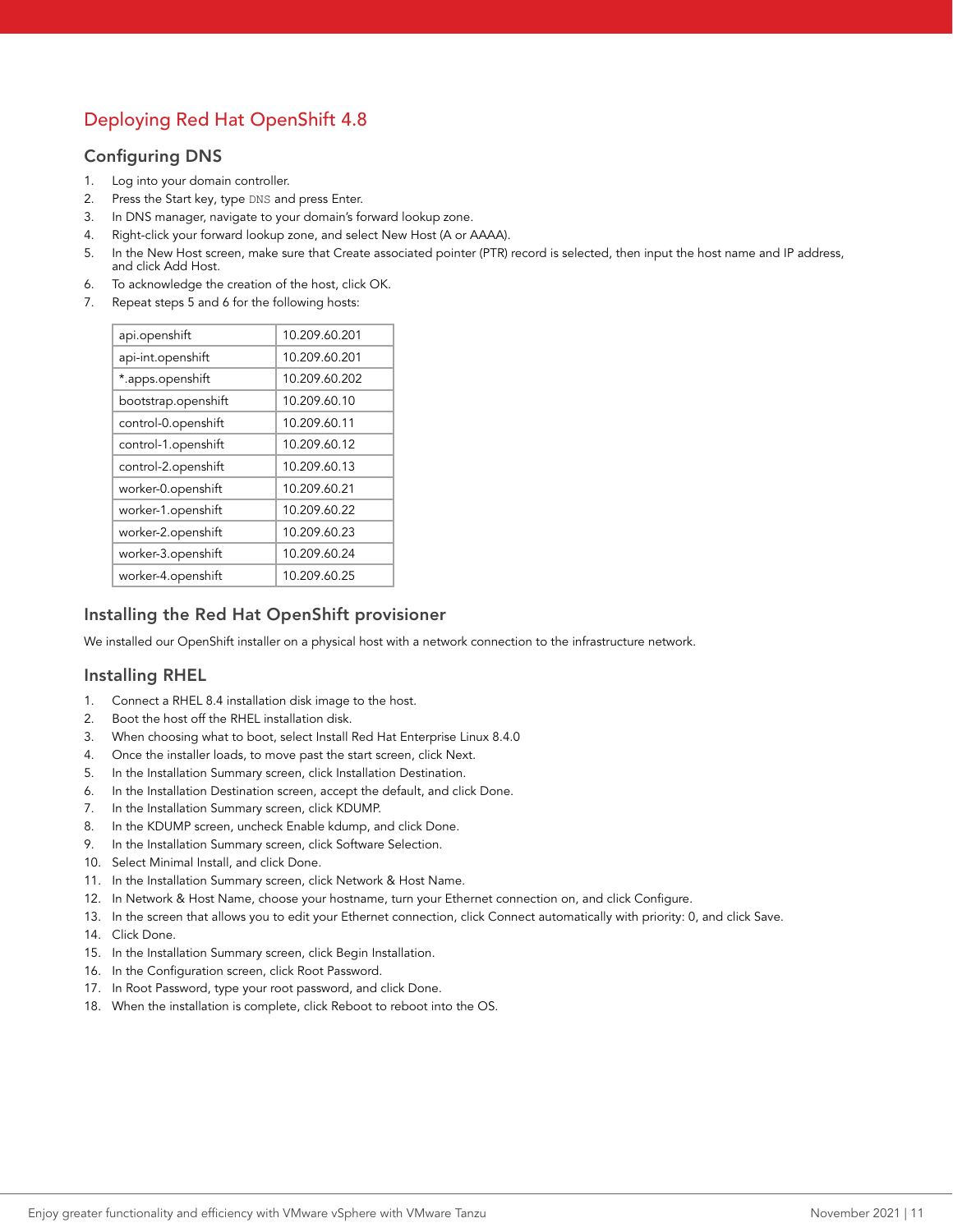### Creating an SSH private key

- 1. Log into the OpenShift installer
- 2. Create a non-root user account with root access for OpenShift:

```
useradd kni
passwd kni
echo "kni ALL=(root) NOPASSWD:ALL" | tee -a /etc/sudoers.d/kni
chmod 0440 /etc/sudoers.d/kni
```
3. To create an SSH key for your new user that you will use for communication between your cluster hosts, type the following command:

su - kni -c "ssh-keygen -t ed25519 -f /home/kni/.ssh/id\_rsa -N ''"

When configuring your OpenShift install\_config.yaml file, you will need to use the information in /home/kni/.ssh/id\_rsa.pub to fill in the sshKey value.

#### Installing the OpenShift installer

- 1. Log into the kni user on the OpenShift provisioner.
- 2. Disable the firewall service:

sudo systemctl stop firewalld sudo systemctl disable firewalld

- 3. Register your RHEL installation to Red Hat to allow your system to install updates.
- 4. Install the prerequisites for the OpenShift installation:

sudo dnf install -y libvirt qemu-kvm mkisofs python3-devel jq ipmitool

5. Modify and start the libvirtd service:

sudo usermod --append --groups libvirt kni sudo systemctl enable libvirtd --now

6. Create the default storage pool:

```
sudo virsh pool-define-as --name default --type dir --target /var/lib/libvirt/images
sudo virsh pool-start default
sudo virsh pool-autostart default
```
- 7. Copy the Pull Secret file to the OpenShift install machine.
- 8. Set the environmental variables that will grab the OpenShift install files:

```
export VERSION=latest-4.8
export RELEASE_IMAGE=$(curl -s https://mirror.openshift.com/pub/openshift-v4/clients/ocp/$VERSION/
   release.txt | grep 'Pull From: quay.io' | awk -F ' ' '{print $3}')
export cmd=openshift-baremetal-install
export pullsecret_file=~/pull-secret.txt
export pullsecret file=~/pull-secret
export extract_dir=$(pwd)
```
9. Download and unpack the OpenShift file:

```
curl -s https://mirror.openshift.com/pub/openshift-v4/clients/ocp/$VERSION/openshift-client-linux.
  tar.gz | tar zxvf - oc
sudo cp oc /usr/local/bin
```
10. Using the OpenShift executable, download and extract the OpenShift installer, then move it to the bin directory:

```
oc adm release extract --registry-config "${pullsecret file}" --command=$cmd --to "${extract dir}"
   ${RELEASE_IMAGE}
sudo cp openshift-baremetal-install /usr/local/bin
```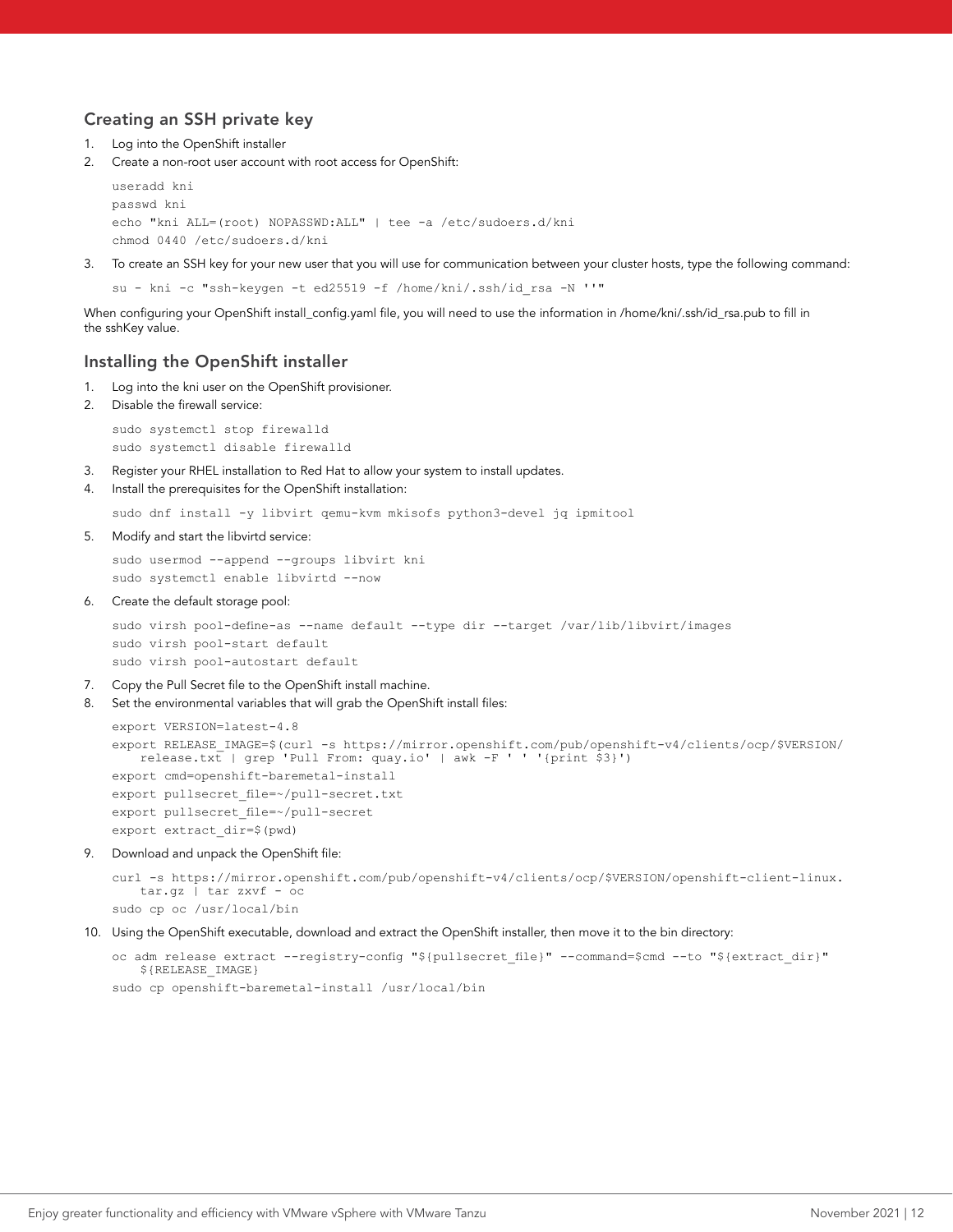#### Installing OpenShift using installer-provided infrastructure

- Create an install-config.yaml for your testbed. We have provided an example install-config.yaml in the Files we used in our testing section of this document. If you are using the install-config.yaml for the memory usage test, make sure to change the number of workers from five to three.
- 2. Create an install directory:

mkdir clusterconfig

3. Copy install-config.yaml into your install directory:

cp install-config.yaml clusterconfig/

4. Generate the Kubernetes manifests for your OpenShift cluster:

openshift-baremetal-install --dir=clusterconfig create manifests

5. Create the Ignition files:

openshift-baremetal-install --dir=clusterconfig create cluster

#### Creating the Local Storage operator

- 1. Log into your OpenShift Container Platform cluster.
- 2. Click Operators->OperatorHub.
- 3. In the search box, type Local Storage
- 4. When the Local Storage operator appears, click it.
- 5. In the right side of the screen, click Install.
- 6. In the Create Operator Subscription screen, accept all defaults, and click Subscribe. The installation of the operator is complete when the Installed Operators status page lists Local Storage as Succeeded.

#### Creating the OpenShift Container Storage operator

- 1. Click Operators->OperatorHub.
- 2. In the search box, type OpenShift Container Storage
- 3. When the OpenShift Container Storage operator appears, click it.
- 4. In the right side of the screen, click Install.
- 5. In the Create Operator Subscription screen, accept all defaults, and click Subscribe.

#### Creating an OpenShift Container Storage cluster

- 1. Click Operators->Installed Operators.
- 2. Click OpenShift Container Storage.
- 3. In OpenShift Container Storage, under the Storage Cluster option, select Create Instance.
- 4. In the Create Instance screen, make sure Internal-Attached devices is selected, select All Nodes, and click Next.
- 5. In the Create Storage Class screen, enter the Volume Set Name, and click Next.
- 6. When a pop-up warns you that this cannot be undone, click Yes to continue.
- 7. In the Set Storage and nodes screen, wait for the Storage Class to finish creating, and click Next.
- 8. In the Security configuration screen, leave Enable encryption unchecked, and click Next.
- 9. In the Review screen, click Create to kick off the OCS cluster creation.

#### Creating storage classes for OpenShift Container Storage

- 1. Click Storage->StorageClasses.
- 2. Click Create StorageClass.
- 3. In the StorageClass menu, choose the following options:
	- Name: 3-replica-class
	- Reclaim policy: Delete
	- Volume binding mode WaitForFirstConsumer
	- Provisioner: openshift-storage.rbd.csi.ceph.com
	- Storage Pool: Create New Pool
	- In Create BlockPool, choose the following options:
		- Pool name: 3-replica-pool
		- Data protection policy: 3-way Replication
		- Volume type: SSD
		- Click Create.
	- Storage Pool: 3-replica-pool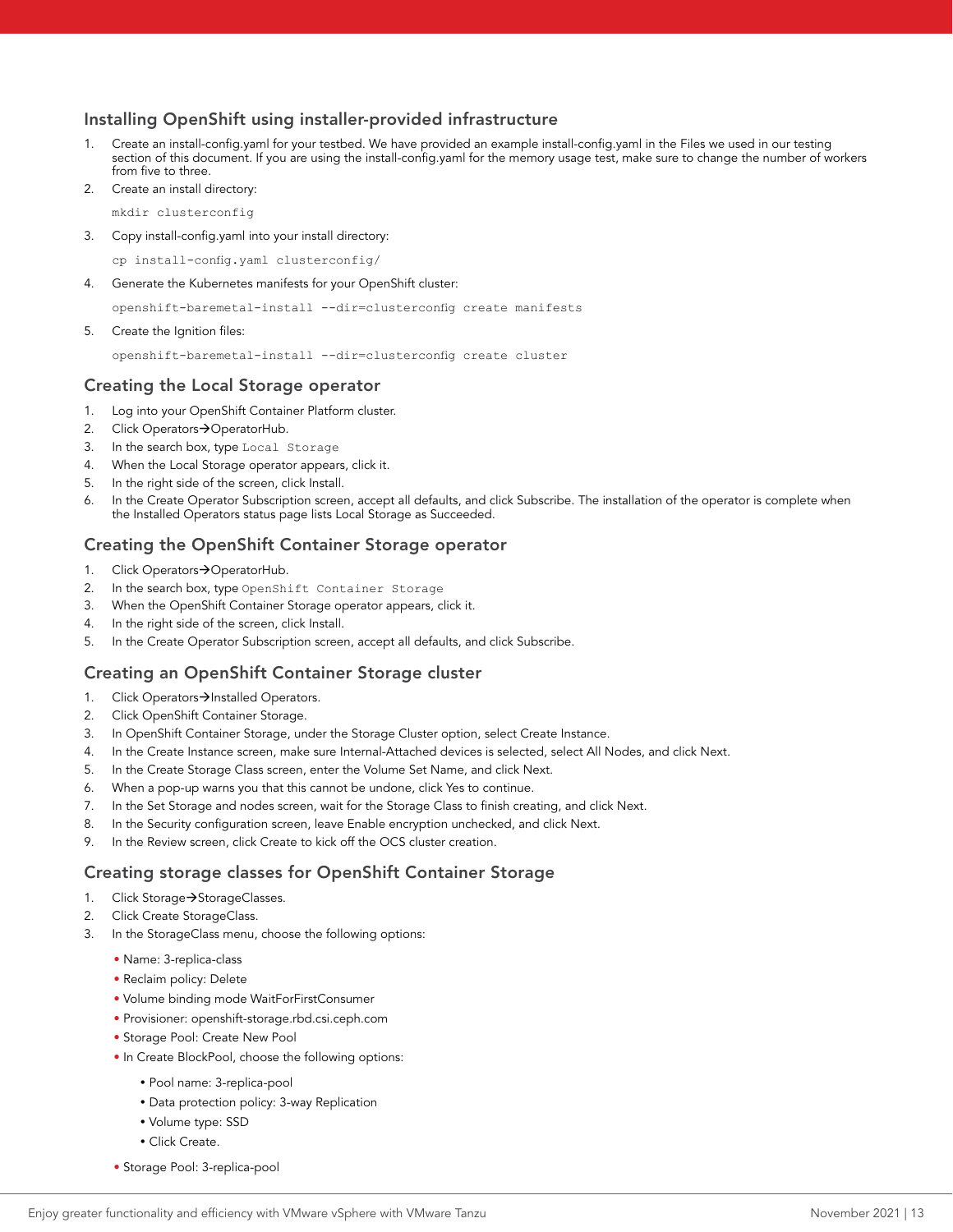- 4. Click Create.
- 5. Click Create StorageClass.
- 6. In the StorageClass menu, choose the following options:
	- Name: 2-replica-class
	- Reclaim policy: Delete
	- Volume binding mode WaitForFirstConsumer
	- Provisioner: openshift-storage.rbd.csi.ceph.com
	- Storage Pool: Create New Pool
	- In Create BlockPool, choose the following options:
		- Pool name: 2-replica-pool
		- Data protection policy: 2-way Replication
		- Volume type: SSD
		- Click Create.
	- Storage Pool: 2-replica-pool
- 7. Click Create.

#### Enabling external IPs for OpenShift pods

- 1. In an OpenShift CLI, type the following to modify the OpenShift networking settings: oc edit networks.config cluster
- 2. Under spec, to enable externally accessible IPs, add the following lines:

```
 externalIP:
   autoAssignCIDRs:
   - 10.209.254.0/24
   policy:
     allowedCIDRs:
    -10.209.254.0/24
```
Figure 1 below shows the logical layout of the Redis cluster we used in our storage efficiency scenario.



Figure 1: The logical layout of the Redis cluster used in our storage efficiency scenario. There are five Redis master nodes, each one backed by a single replica node, for a total of ten nodes. Source: Principled Technologies.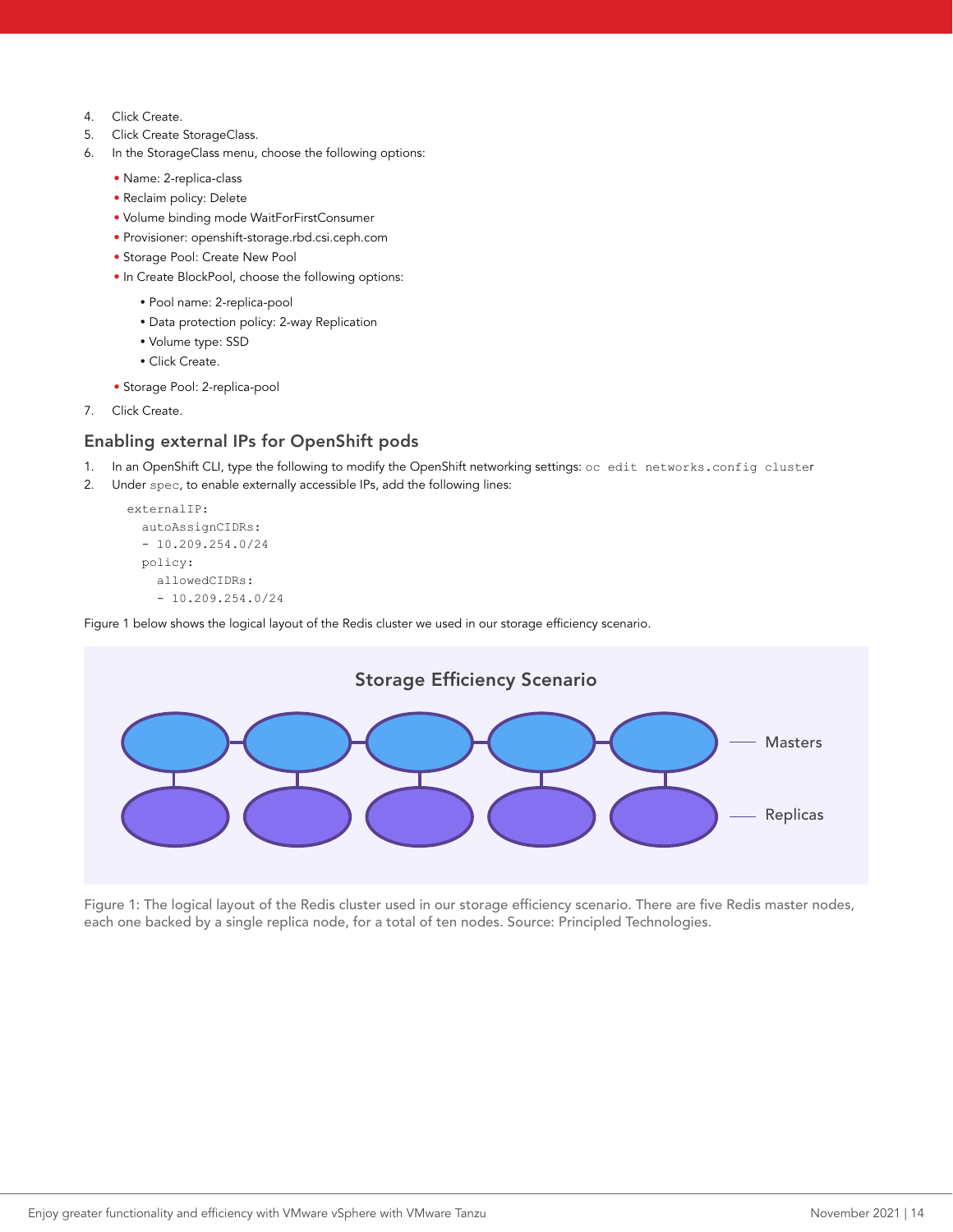### Installing and running the disk usage study on vSphere with Tanzu

1. Deploy a Tanzu Kubernetes Grid cluster to your Workload Management namespace. The specification file we used, scenario-2-clusterraid1.yaml or scenario-2-cluster-raid5.yaml, is in the Files we used in our testing section of this document.

kubectl apply -f scenario-2-cluster.yaml

After the cluster has created (it may take some time), log into the cluster by first logging out of the Workload Management namespace context and logging in to the context of the new cluster you created:

```
kubectl vsphere logout
kubectl vsphere login --insecure-skip-tls-verify --vsphere-username devops@vsphere.local 
    --server=https://10.209.201.201 --tanzu-kubernetes-cluster-namespace tkg-workload --tanzu-
   kubernetes-cluster-name tkg-cluster-01
```
3. Add permissions to create the Redis cluster. The file we used, tkg-psp.yaml, is in the Files we used in our testing section of this document:

kubectl apply -f tkg-psp.yaml

4. Create the Redis namespace:

kubectl create ns redis

5. Using Helm, deploy Redis with the following specifications:

helm install redis-test bitnami/redis-cluster --set "cluster.nodes=10,persistence. size=100Gi,usePassword=false,cluster.externalAccess.enabled=true" -n redis

Get all the external IPs for Redis:

kubectl get svc -n redis

7. Attach the external IPs for Redis to their relevant pod:

```
helm upgrade --namespace redis redis-test --set "cluster.externalAccess.enabled=true,cluster.
   externalAccess.service.type=LoadBalancer,cluster.externalAccess.service.
   loadBalancerIP[0]=[IP0],cluster.externalAccess.service.loadBalancerIP[1]=[IP1],cluster.
   externalAccess.service.loadBalancerIP[2]=[IP2],cluster.externalAccess.service.
   loadBalancerIP[3]=[IP3],cluster.externalAccess.service.loadBalancerIP[4]=[IP4],cluster.
   externalAccess.service.loadBalancerIP[5]=[IP5],cluster.externalAccess.service.
   loadBalancerIP[6]=[IP6],cluster.externalAccess.service.loadBalancerIP[7]=[IP7],cluster.
   externalAccess.service.loadBalancerIP[8]=[IP8],cluster.externalAccess.service.
   loadBalancerIP[9]=[IP9],cluster.nodes=10,persistence.size=100Gi,usePassword=false" 
   bitnami/redis-cluster
```
8. Use YCSB to create the dataset for the disk usage study:

```
~/ycsb-0.17.0/bin/ycsb.sh load redis -s -threads 20 -P ~/ycsb-0.17.0/workloads/workloada -p "redis.
   host=$SERVICE_IP" -p "redis.cluster=true" -p recordcount=50000000
```
9. After YCSB has finished creating the database, record the disk usage on your cluster.

#### Performing a disk trim

- 1. SSH into the first worker node.
- 2. Type lsblk to list the block volumes and note the volumes with the PVC formatting.
- 3. For each PVC volume, trim the unused disk space:

sudo fstrim [path to your PVC volume]

- 4. Repeat for each worker host.
- 5. Go back into the vSphere console and record the disk usage on your cluster.

Figure 2 on the following page shows the logical layout of the Redis cluster we used in our memory efficiency scenario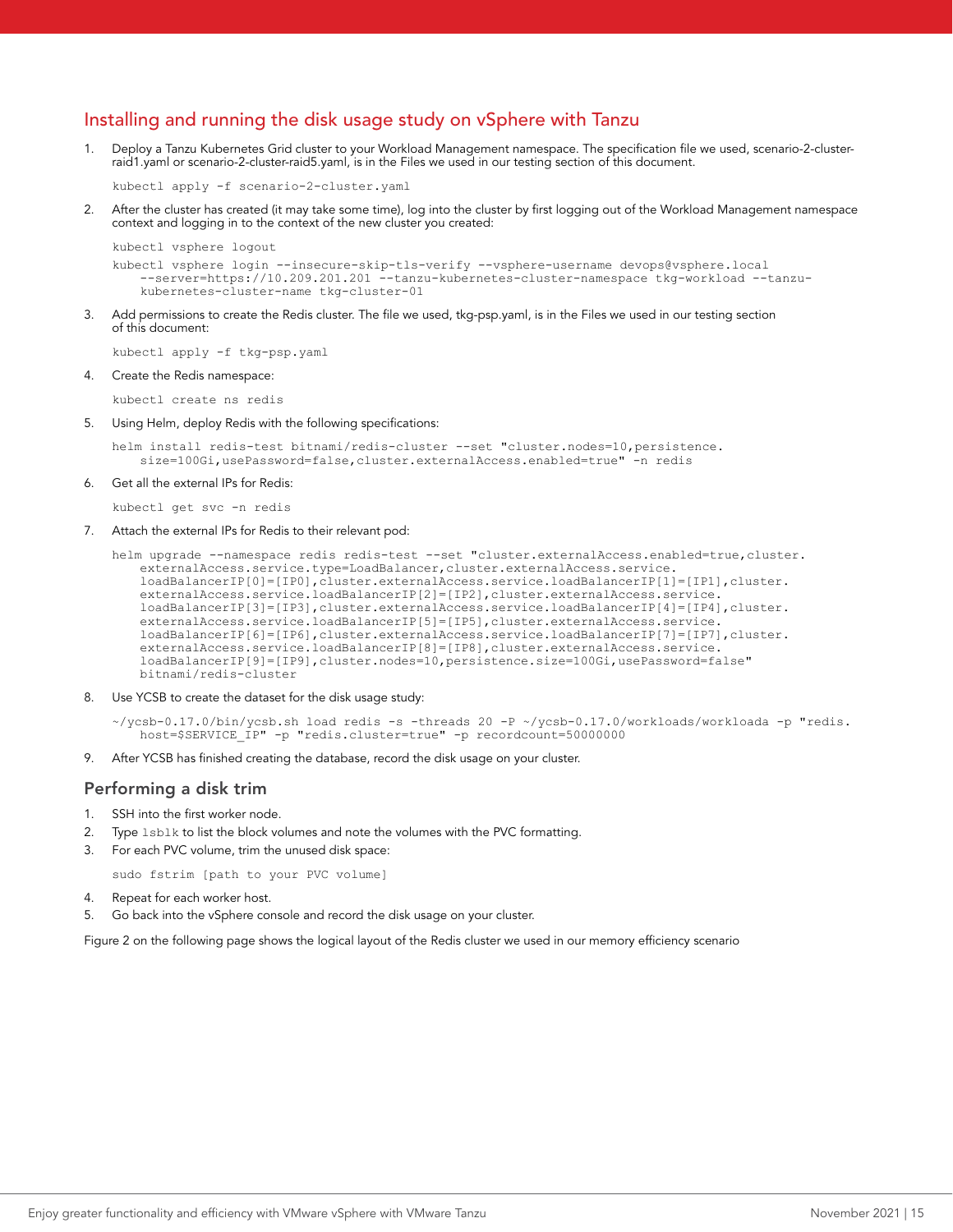

Figure 2: The logical layout of the Redis cluster used in our memory efficiency scenario. There are three Redis master nodes, each one backed by four replica nodes, for a total of fifteen nodes. Source: Principled Technologies.

### Installing and running the memory usage study on vSphere with Tanzu

- 1. In the vCenter console, select Home  $\rightarrow$  Workload Management.
- 2. In Workload Management, select the workload management namespace you created for Tanzu.
- 3. In the Virtual Machine Classes, select Create new Virtual Machine Class.
- 4. Create a new Virtual Machine class with 32 cores and 256GB of RAM. Label it best-effort-8x-large-memory
- 5. Attach the new Virtual Machine class to the workload management namespace.
- 6. Deploy a Tanzu Kubernetes Grid cluster to your Workload Management namespace. The specification file we used, scenario-3-cluster. yaml, is in the Files we used in our testing section of this document.

kubectl apply -f scenario-3-cluster.yaml

7. After the cluster has created (it may take some time), log into the cluster by first logging out of the Workload Management namespace context and logging in to the context of the new cluster you created:

```
kubectl vsphere logout
```

```
kubectl vsphere login --insecure-skip-tls-verify --vsphere-username devops@vsphere.local 
    --server=https://10.209.201.201 --tanzu-kubernetes-cluster-namespace tkg-workload --tanzu-
   kubernetes-cluster-name tkg-cluster-01
```
8. To create the Redis cluster, add permissions. The file we used, tkg-psp.yaml, is in the Files we used in our testing section of this document:

kubectl apply -f tkg-psp.yaml

9. Create the Redis namespace

kubectl create ns redis

10. Using Helm, deploy Redis with the following specifications:

```
helm install redis-test bitnami/redis-cluster --set "cluster.nodes=15,cluster.replicas=4,persistence.
   size=50Gi,usePassword=false,cluster.externalAccess.enabled=true" -n redis
```
11. Get all the external IPs for Redis:

```
kubectl get svc -n redis
```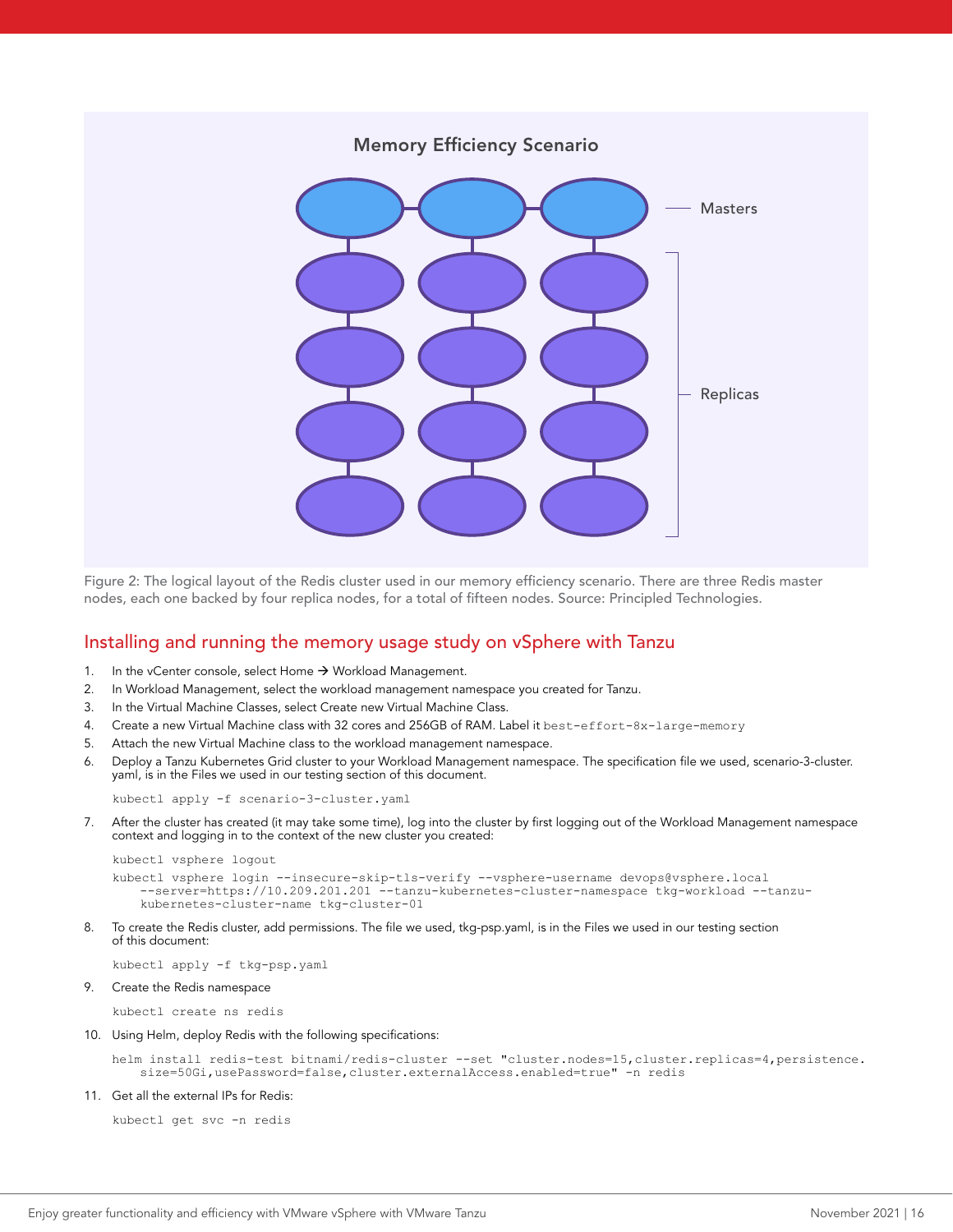#### 12. Attach the external IPs for Redis to their relevant pod:

helm upgrade --namespace redis redis-test --set "cluster.externalAccess.enabled=true,cluster. externalAccess.service.type=LoadBalancer,cluster.externalAccess.service. loadBalancerIP[0]=[IP0],cluster.externalAccess.service.loadBalancerIP[1]=[IP1],cluster. externalAccess.service.loadBalancerIP[2]=[IP2],cluster.externalAccess.service. loadBalancerIP[3]=[IP3],cluster.externalAccess.service.loadBalancerIP[4]=[IP4],cluster. externalAccess.service.loadBalancerIP[5]=[IP5],cluster.externalAccess.service. loadBalancerIP[6]=[IP6],cluster.externalAccess.service.loadBalancerIP[7]=[IP7],cluster. externalAccess.service.loadBalancerIP[8]=[IP8],cluster.externalAccess.service. loadBalancerIP[9]=[IP9],cluster.externalAccess.service.loadBalancerIP[10]=[IP10],cluster. externalAccess.service.loadBalancerIP[11]=[IP11],cluster.externalAccess.service. loadBalancerIP[12]=[IP12],cluster.externalAccess.service.loadBalancerIP[13]=[IP13],cluster. externalAccess.service.loadBalancerIP[14]=[IP14],cluster.nodes=15,cluster.replicas=4,persistence. size=50Gi,usePassword=false" bitnami/redis-cluster

13. Use YCSB to create the dataset for the memory usage study:

~/ycsb-0.17.0/bin/ycsb.sh load redis -s -threads 20 -P ~/ycsb-0.17.0/workloads/workloada -p "redis. host=\$SERVICE\_IP" -p "redis.cluster=true" -p recordcount=50000000

14. After YCSB dataset creation has filled the disks, record the memory usage of your cluster using the vCenter memory dashboard.

### Installing and running the disk usage study on Red Hat OpenShift Container Platform

1. Create the Redis namespace:

oc create ns redis

2. To create the Redis cluster, add permissions:

oc adm policy add-scc-to-user anyuid system:serviceaccount:redis:default

3. Using Helm, deploy Redis with the following specifications:

```
helm install redis-test bitnami/redis-cluster --set "cluster.nodes=10,persistence.size=100Gi, 
   global.storageClass=[2-replica-sc or 3-replica-sc],usePassword=false,cluster.externalAccess.
   enabled=true" -n redis
```
4. Get all the external IPs for Redis:

oc get svc -n redis

5. Attach the external IPs for Redis to their relevant pod:

```
helm upgrade --namespace redis redis-test --set "cluster.externalAccess.enabled=true,cluster.
   externalAccess.service.type=LoadBalancer,cluster.externalAccess.service.
   loadBalancerIP[0]=[IP0],cluster.externalAccess.service.loadBalancerIP[1]=[IP1],cluster.
   externalAccess.service.loadBalancerIP[2]=[IP2],cluster.externalAccess.service.
   loadBalancerIP[3]=[IP3],cluster.externalAccess.service.loadBalancerIP[4]=[IP4],cluster.
   externalAccess.service.loadBalancerIP[5]=[IP5],cluster.externalAccess.service.
   loadBalancerIP[6]=[IP6],cluster.externalAccess.service.loadBalancerIP[7]=[IP7],cluster.
   externalAccess.service.loadBalancerIP[8]=[IP8],cluster.externalAccess.service.
   loadBalancerIP[9]=[IP9],cluster.nodes=10,persistence.size=100Gi,global.storageClass=2-replica-
   sc,usePassword=false" bitnami/redis-cluster
```
Use YCSB to create the dataset for the disk usage study:

 $\gamma$ ycsb-0.17.0/bin/ycsb.sh load redis -s -threads 20 -P  $\gamma$ ycsb-0.17.0/workloads/workloada -p "redis. host=\$SERVICE\_IP" -p "redis.cluster=true" -p recordcount=50000000

7. After YCSB has finished creating the database, record the disk usage on your cluster.

#### Performing a disk trim

- 1. SSH into the first worker node.
- 2. Type lsblk to list the block volumes and note the volumes with the PVC formatting.
- 3. For each PVC volume, trim the unused disk space:

sudo fstrim [path to your PVC volume]

- 4. Repeat for each worker host.
- 5. Go back to OpenShift and record the disk usage on your cluster.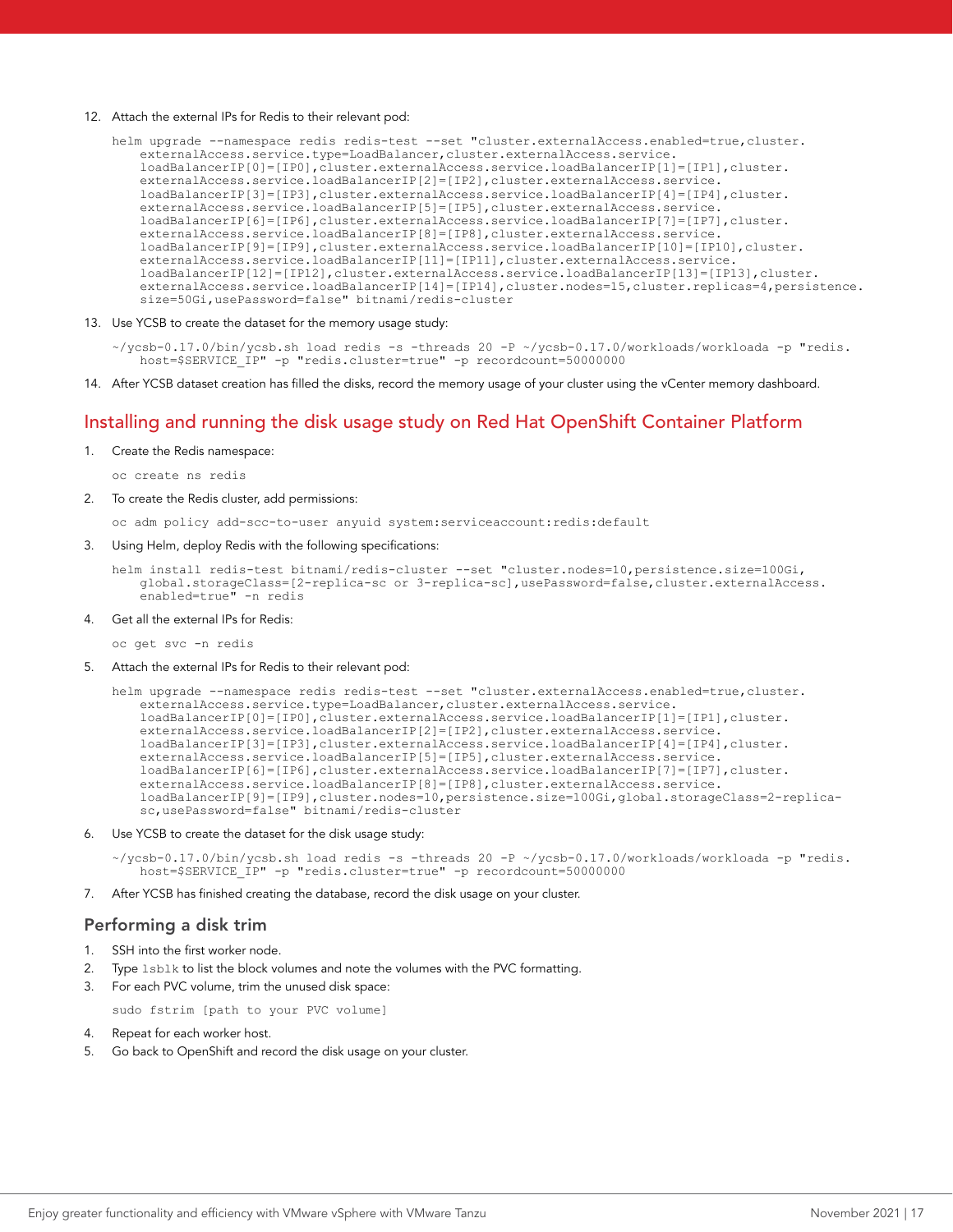### Installing and running the memory usage study on Red Hat OpenShift Container Platform

1. Create the Redis namespace:

oc create ns redis

2. To create the Redis cluster, add permissions:

oc adm policy add-scc-to-user anyuid system:serviceaccount:redis:default

3. Using Helm, deploy Redis with the following specifications:

```
helm install redis-test bitnami/redis-cluster --set "cluster.nodes=15,cluster.replicas=4,persistence.
   size=50Gi,global.storageClass=[2-replica-sc or 3-replica-sc],usePassword=false,cluster.
   externalAccess.enabled=true" -n redis
```
#### 4. Get all the external IPs for Redis:

oc get svc -n redis

Attach the external IPs for Redis to their relevant pod:

```
helm upgrade --namespace redis redis-test --set "cluster.externalAccess.enabled=true,cluster.
   externalAccess.service.type=LoadBalancer,cluster.externalAccess.service.
   loadBalancerIP[0]=[IP0],cluster.externalAccess.service.loadBalancerIP[1]=[IP1],cluster.
   externalAccess.service.loadBalancerIP[2]=[IP2],cluster.externalAccess.service.
   loadBalancerIP[3]=[IP3],cluster.externalAccess.service.loadBalancerIP[4]=[IP4],cluster.
   externalAccess.service.loadBalancerIP[5]=[IP5],cluster.externalAccess.service.
   loadBalancerIP[6]=[IP6],cluster.externalAccess.service.loadBalancerIP[7]=[IP7],cluster.
   externalAccess.service.loadBalancerIP[8]=[IP8],cluster.externalAccess.service.
   loadBalancerIP[9]=[IP9],cluster.externalAccess.service.loadBalancerIP[10]=[IP10],cluster.
   externalAccess.service.loadBalancerIP[11]=[IP11],cluster.externalAccess.service.
   loadBalancerIP[12]=[IP12],cluster.externalAccess.service.loadBalancerIP[13]=[IP13],cluster.
   externalAccess.service.loadBalancerIP[14]=[IP14],cluster.nodes=15,cluster.replicas=4,persistence.
   size=50Gi,global.storageClass=2-replica-sc,usePassword=false" bitnami/redis-cluster
```
Use YCSB to create the dataset for the memory usage study:

```
\gammaycsb-0.17.0/bin/ycsb.sh load redis -s -threads 20 -P \gammaycsb-0.17.0/workloads/workloada -p "redis.
   host=$SERVICE_IP" -p "redis.cluster=true" -p recordcount=50000000
```
7. After YCSB dataset creation has filled the disks, record the memory usage of your cluster using the OpenShift Grafana dashboard

#### Files we used in our testing

#### install-config.yaml

```
apiVersion: v1
   baseDomain: [the domain you're using] 
   metadata:
      name: openshift
    networking:
      machineCIDR: [a routable CIDR pool that can reach the Internet]
      networkType: OVNKubernetes
   compute:
     - name: worker
      replicas: 5
    controlPlane:
      name: master
       replicas: 3
      platform:
        baremetal: {}
    platform:
       baremetal:
         apiVIP: 10.209.60.201
         ingressVIP: 10.209.60.202
         provisioningNetwork: "Disabled"
         bootstrapProvisioningIP: 10.209.60.10
         hosts:
           - name: master-0
             role: master
             bmc:
               address: redfish-virtualmedia://10.209.101.11/redfish/v1/Systems/1
               username: Administrator
               password: [Admin Password]
               disableCertificateVerification: True
             bootMACAddress: [the MAC address of the NIC you're planning to use]
```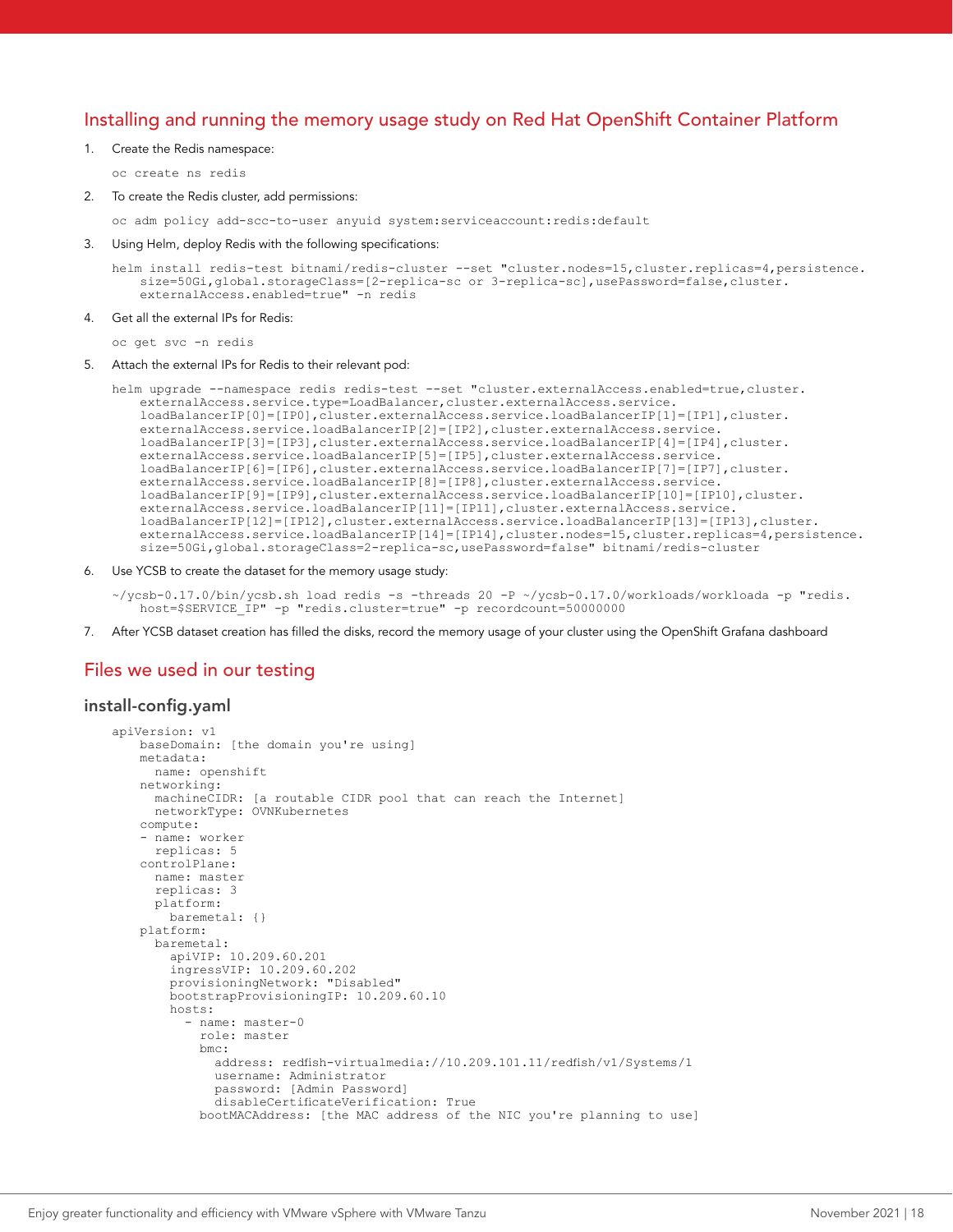```
 hardwareProfile: default
         rootDeviceHints:
           model: "LOGICAL"
          minSizeGigabytes: 300
       - name: master-1
         role: master
        bmc:
           address: redfish-virtualmedia://10.209.101.12/redfish/v1/Systems/1
           username: Administrator
          password: [Admin Password]
           disableCertificateVerification: True
        bootMACAddress: [the MAC address of the NIC you're planning to use]
        hardwareProfile: default
         rootDeviceHints:
          model: "LOGICAL"
          minSizeGigabytes: 300
       - name: master-2
         role: master
         bmc:
          address: redfish-virtualmedia://10.209.101.13/redfish/v1/Systems/1
           username: Administrator
           password: [Admin Password]
          disableCertificateVerification: True
 bootMACAddress: [the MAC address of the NIC you're planning to use]
 hardwareProfile: default
        rootDeviceHints:
          model: "LOGICAL"
          minSizeGigabytes: 300
       - name: worker-0
         role: worker
        bmc:
          address: redfish-virtualmedia://10.209.101.21/redfish/v1/Systems/1
          username: Administrator
          password: [Admin Password]
          disableCertificateVerification: True
        bootMACAddress: [the MAC address of the NIC you're planning to use]
         rootDeviceHints:
          model: "LOGICAL"
          minSizeGigabytes: 300
       - name: worker-1
        role: worker
        bmc:
          address: redfish-virtualmedia://10.209.101.22/redfish/v1/Systems/1
           username: Administrator
           password: [Admin Password]
          disableCertificateVerification: True
        bootMACAddress: [the MAC address of the NIC you're planning to use]
         rootDeviceHints:
          model: "LOGICAL"
          minSizeGigabytes: 300
       - name: worker-2
        role: worker
        bmc:
          address: redfish-virtualmedia://10.209.101.23/redfish/v1/Systems/1
           username: Administrator
          password: [Admin Password]
           disableCertificateVerification: True
        bootMACAddress: [the MAC address of the NIC you're planning to use]
        rootDeviceHints:
          model: "LOGICAL"
          minSizeGigabytes: 300
       - name: worker-3
         role: worker
        bmc:
           address: redfish-virtualmedia://10.209.101.24/redfish/v1/Systems/1
          username: Administrator
           password: [Admin Password]
           disableCertificateVerification: True
        bootMACAddress: [the MAC address of the NIC you're planning to use]
        rootDeviceHints:
          model: "LOGICAL"
          minSizeGigabytes: 300
       - name: worker-4
        role: worker
        bmc:
           address: redfish-virtualmedia://10.209.101.25/redfish/v1/Systems/1
```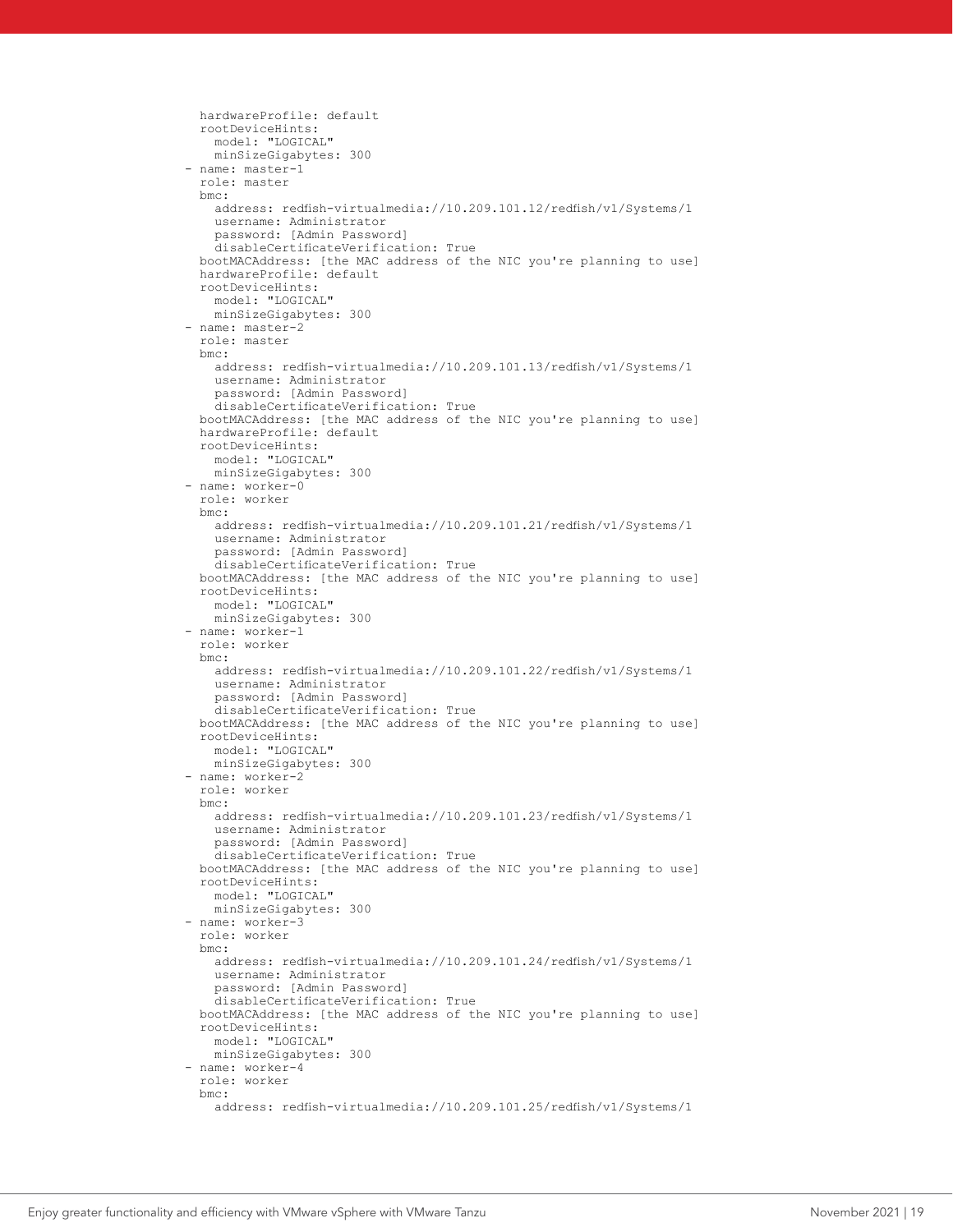```
 username: Administrator
           password: [Admin Password]
           disableCertificateVerification: True
         bootMACAddress: [the MAC address of the NIC you're planning to use]
         rootDeviceHints:
           model: "LOGICAL"
           minSizeGigabytes: 300
pullSecret: '[your pull secret text]'
sshKey: '[your public SSH key]'
```
#### scenario-2-cluster-raid1.yaml

```
apiVersion: run.tanzu.vmware.com/v1alpha1
   kind: TanzuKubernetesCluster
   metadata:
      name: tkg-cluster-01
      namespace: tkg-workload
   spec:
      distribution:
        version: 1.20.9+vmware.1-tkg.1.a4cee5b
      topology:
        controlPlane:
           count: 3
           class: guaranteed-medium
           storageClass: tkg-raid1-storage-policy
         workers:
           count: 10
           class: best-effort-4xlarge
           storageClass: tkg-raid1-storage-policy
       settings:
        storage:
           defaultClass: tkg-raid1-storage-policy
        network:
           cni:
            name: antrea
           services:
             cidrBlocks: ["172.17.0.0/16"]
           pods:
             cidrBlocks: ["172.18.0.0/16"]
```
#### scenario-2-cluster-raid5.yaml

```
apiVersion: run.tanzu.vmware.com/v1alpha1
    kind: TanzuKubernetesCluster
    metadata:
      name: tkg-cluster-01
      namespace: tkg-workload
    spec:
      distribution:
         version: 1.20.9+vmware.1-tkg.1.a4cee5b
       topology:
         controlPlane:
           count: 3
           class: guaranteed-medium
           storageClass: tkg-raid5-storage-policy
         workers:
           count: 10
           class: best-effort-4xlarge
           storageClass: tkg-raid5-storage-policy
       settings:
         storage:
           defaultClass: tkg-raid5-storage-policy
         network:
           cni:
             name: antrea
           services:
             cidrBlocks: ["172.17.0.0/16"]
           pods:
             cidrBlocks: ["172.18.0.0/16"]
```